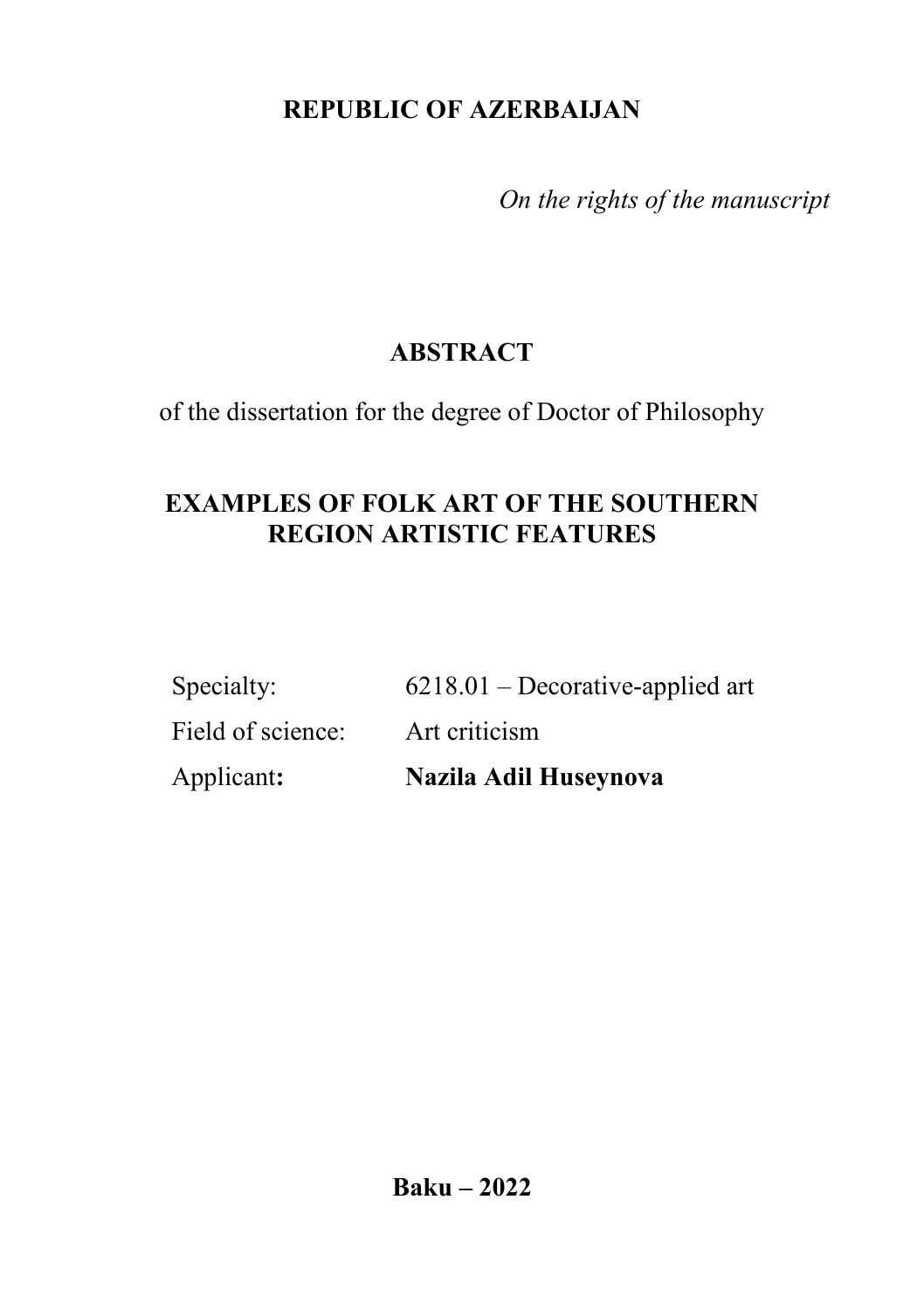The work was performed at the department of the "History of Art" at Azerbaijan State Academy of Arts

Scientific Supervisor: **doctor of art-criticism sciences**, professor **Sevil Yusif Sadıkhova** Official opponents: People's artist, professor **Arif Shakhbaz Huseynov** doctor of philosophy in art-criticism, associate professor **Gunay Nizami Gapharova**  doctor of philosophy in art-criticism, associate professor **Afat Nadir Aslanova** 

Dissertation Council – Ph.D 2.34 of the Supreme Attestation Commission under the President of the Republic of Azerbaijan, operating at the Azerbaijan State Academy of Arts

Chairman of the Dissertation Council:

t Sala

Scientific Secretary of the

<u> 1. juni</u>

Chairman of the scientific seminar:

 People's artist, professor **Fuad Mammad-Emin Salayev**

Dissertation Council: doctor of philosophy in art-criticism, associate professor **Khanım Zalimkhan Asgerova** 

> People's artist, professor **Arif Mokhubali Azizov**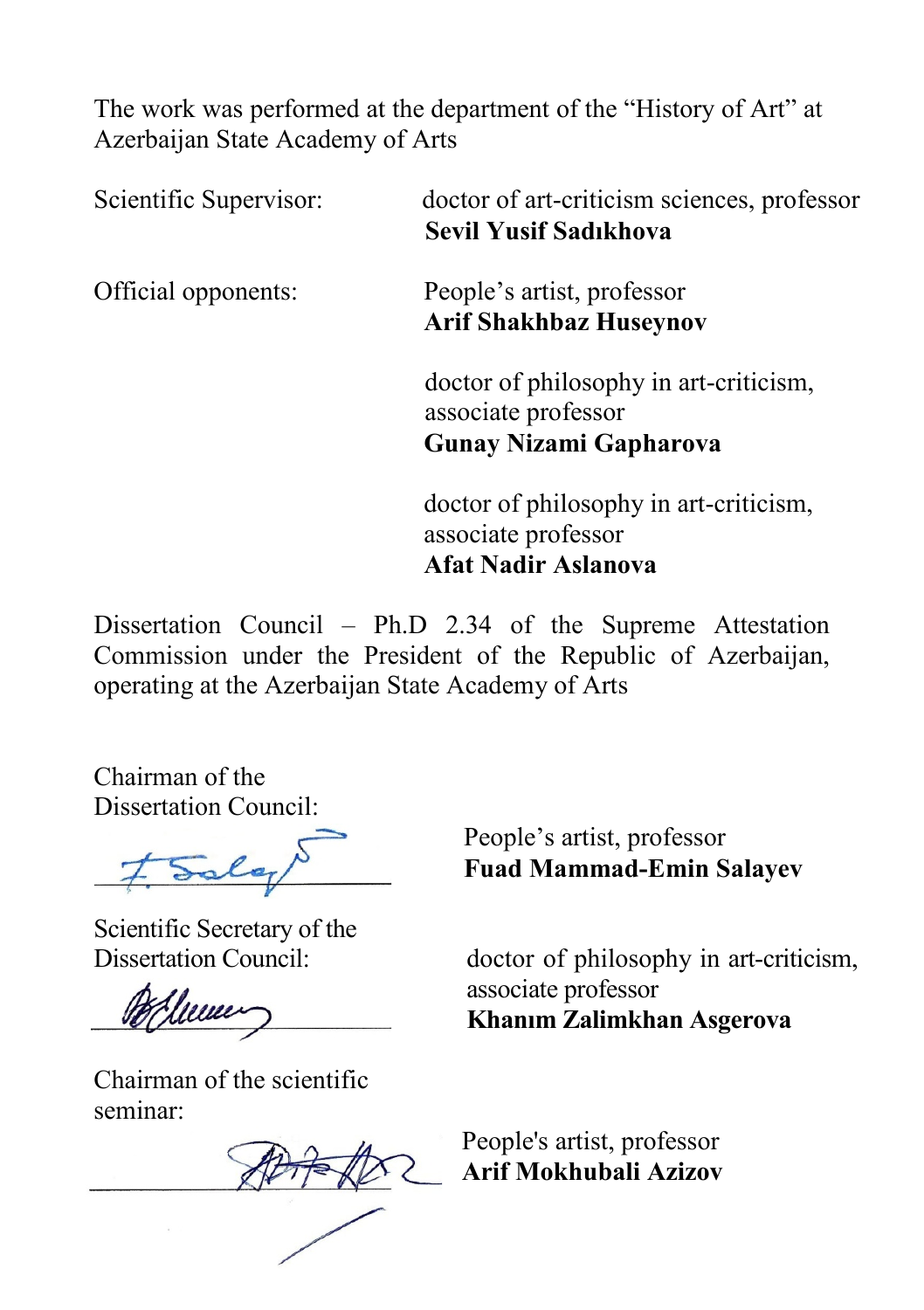## **GENERAL CHARACTERISTICS OF THE RESEARCH WORK**

 **Relevance of the research and the degree of development:** The choice of the topic is due to the fact that from ancient times to modern times, the samples of folk art, artistic design features of the southern region of Azerbaijan have not been thoroughly unexplored and the problem has not been sufficiently studied.

 Azerbaijan is indeed rich in national and cultural diversity, being a unique example of the peaceful coexistence of many nations and religious denominations throughout history. Since ancient times, the ethnic diversity of Azerbaijan, the existence of different language cultures, has attracted chroniclers, travelers and scholars. Azerbaijan, a place where East and West, Christian and Muslim cultures meet, has also been a crossroads for the migration of great civilizations and peoples in the past, and many of them have left their mark on these areas - their traditions and historical heritage.

Taking into account these and other important features, the research work envisages a comparative analysis of the samples of folk art of the southern region as a topical issue, considering it in the context of Azerbaijani decorative and applied arts.

 Examples of folk art of the southern region, artistic features of decorative-applied art are carpets, ceramics, wood carving, jewelry, embroidery, etc. fields, studied on the basis of art samples presented by local artists. All this has attracted the attention of art critics, as well as art lovers who pay special attention to ancient folk art.

 Information on the subject can be found in many media outlets, websites and television programs. Information on the production of products based on the traditions of the local population living in the southern region of Azerbaijan is also of particular value. Of these, D.A.Kistenyov's "Artisanal industry and foreign earnings of peasants in the Lankaran district"[1](#page-2-0) and "Economic life of state peasants of the Lankaran district of the Baku province"<sup>[2](#page-2-1)</sup>, N.Marrin

<span id="page-2-0"></span><sup>1</sup> Кистенев Д.А. Кустарная промышленность и посторонние заработки крестьян в Ленкоранском уезде // Труды КОСХ. Тифлис, 1891, №9-10, 405 с.

<span id="page-2-1"></span><sup>2</sup> Кистенев Д.А. Экономический быт государственных крестьян Ленкоранского уезда Бакинской губернии. – МИЭБГКЗК, т. VII, Тифлис- 1887, 550 с.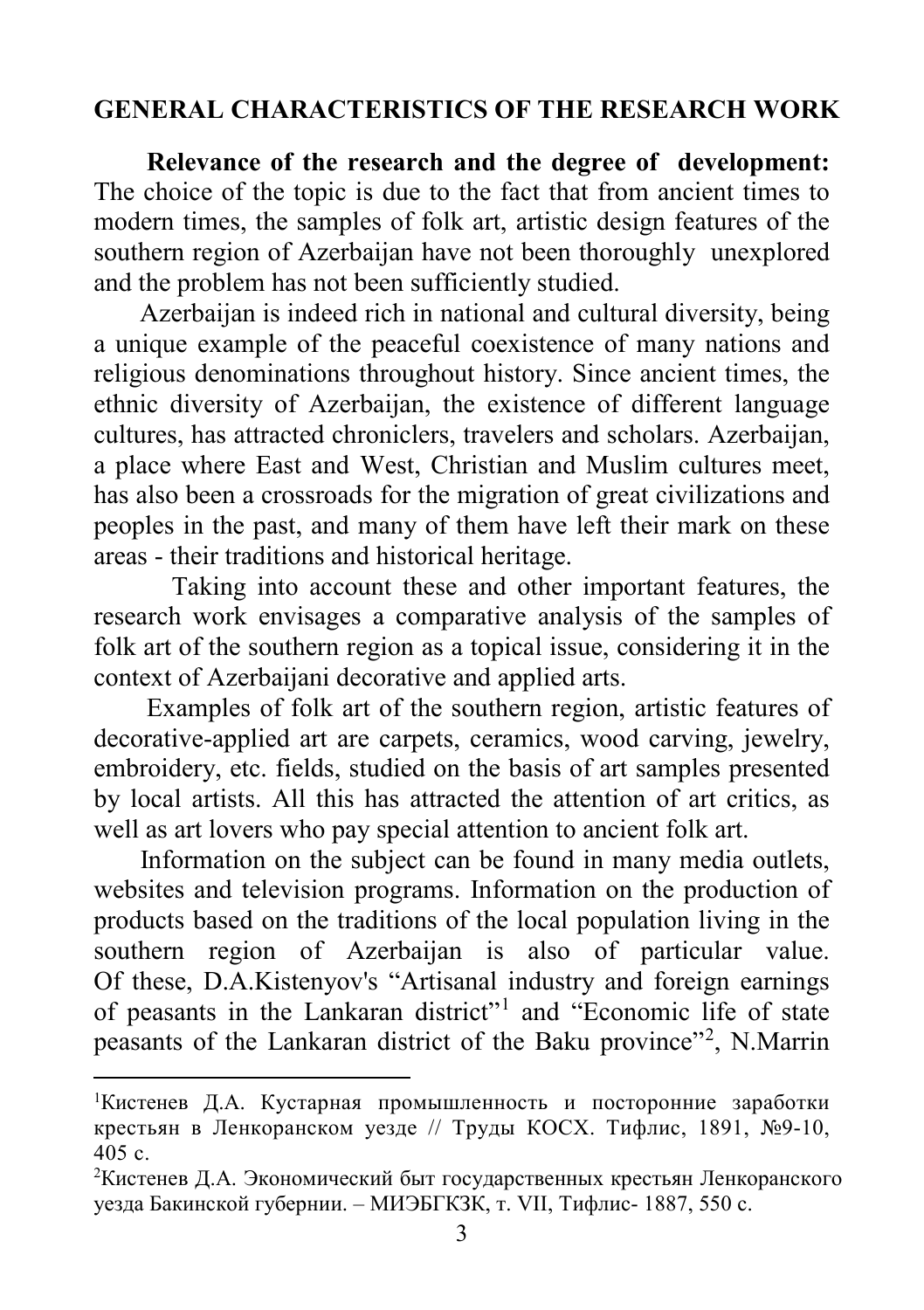"Talyshi"<sup>[3](#page-3-0)</sup>, Q.F. Chursin's "Talyshi (ethnographic notes)"<sup>[4](#page-3-1)</sup> deserves special mention.

In addition, Professor G.Javadov's "Talyshlar"<sup>[5](#page-3-2)</sup>, A.S.Abbasov and A.H.Gasimov "Epigraphic monuments of Talysh zone"<sup>[6](#page-3-3)</sup>, "Archaeological monuments of Lerik region"[7](#page-3-4) by S.Karimov, "Ancient Azerbaijan: what do we know?"[8](#page-3-5) by Y.Safarov, "Azerbaijan decorative-applied arts (medieval)"[9](#page-3-6) and "Azerbaijan decorative- applied art"<sup>[10](#page-3-7)</sup>, A.Aliyeva's" Artistic woodworking"<sup>[11](#page-3-8)</sup>, "From the history of Azerbaijan art woodworking"<sup>[12](#page-3-9)</sup>, A.Imanov's "Carving on wood"<sup>[13](#page-3-10)</sup> and "Mosaic on wood"<sup>14</sup>, M.Nematova's "Memorial monuments of Azerbaijan (XII-XIX centuries)"<sup>[15](#page-3-12)</sup>, Z.Aliyev and A.Khalilov "Azerbaijani art-fine arts, decorative applied art, architecture"<sup>16</sup>, M.Tarlanov "Decorative-applied art of Soviet Azerbaijan"<sup>[17](#page-3-14)</sup>, B.H.Huseynbalaoglu and M.M.Talishli's

1

<span id="page-3-5"></span><span id="page-3-4"></span>7 Kərimov S. Lerik rayonun arxeoloji abidələri / S.K.Kərimov – Bakı- 2006, 164 s. 8 Səfərov Y. Qədim Azərbaycan: nə bilirik / Y.H.Səfərov – Bakı, 1989, 250 s.

<span id="page-3-0"></span><sup>3</sup> Марр Н. Талыши / Н.Марр – Петроград, 1922, 29 с.

<span id="page-3-1"></span><sup>4</sup> Чурсин Г.Ф. Талыши (этнографические заметки) // «Изв. Кавказского историко-археологического института». Т.IV, Тифлис- 1926, с. 15-45.

<span id="page-3-2"></span><sup>5</sup> Cavadov Q. Talışlar / Q.C.Cavadov – Bakı- 2004.

<span id="page-3-3"></span><sup>6</sup> Abbasov Ə.S., Qasımov A.H. Talış zonasının epiqrafik abidələrindən / Ə.S.Abbasov – Bakı- 1994, 150 s.

<span id="page-3-6"></span><sup>9</sup> Əfəndi R. Azərbaycan dekorativ-tətbiqi sənətləri (orta əsrlər) / R.S.Əfəndi. – Bakı: İşıq, 1976, 190 s.

<span id="page-3-7"></span><sup>10</sup>Əfəndi R. Azərbaycan dekorativ-tətbiqi sənəti (XI-XVIII yüzilliklər) / R.S.Əfəndi – Bakı: Çaşıoğlu, 1999, 172 s.

<span id="page-3-8"></span><sup>&</sup>lt;sup>11</sup>Алиева А. Художественная обработка дерева / А.Алиева – Элм:, Баку- 1983.

<span id="page-3-9"></span><sup>&</sup>lt;sup>12</sup>Əliyeva A. Azərbaycan bədii ağacişləmə sənəti tarixindən // "Qobustan" jurnalı,  $-1981$ , № 1, s. 56-60.

<span id="page-3-10"></span><sup>13</sup>İmanov A. Ağac üzərində oyma. Metodik göstəriş / A.İmanov – Bakı: Ləmannəşr, 2011, 63 s.

<span id="page-3-11"></span><sup>&</sup>lt;sup>14</sup>İmanov A. Ağac üzərində mozaika / A.İmanov – Bakı: Ləmannəsr, 2011, 93 s.

<span id="page-3-12"></span><sup>&</sup>lt;sup>15</sup>Нейматова М.С. Мемориальные памятники Азербайлжана (XII-XIX веков) / М.С. Нейматова. Баку: Элм, 1981, с.39

<span id="page-3-13"></span><sup>16</sup>Əliyev Z., Xəlilov A. Azərbaycan incəsənəti - təsviri sənət, dekorativ tətbiqi sənət, memarlıq / Z.A.Əliyev, A.Ə. Xəlilov – Bakı, 2010,104 s.

<span id="page-3-14"></span><sup>17</sup>Тарланов М.A. Декоративно-прикладное искусство Cоветского Азербайджана / М.А.Тарланов. Баку- 1968, 134 с.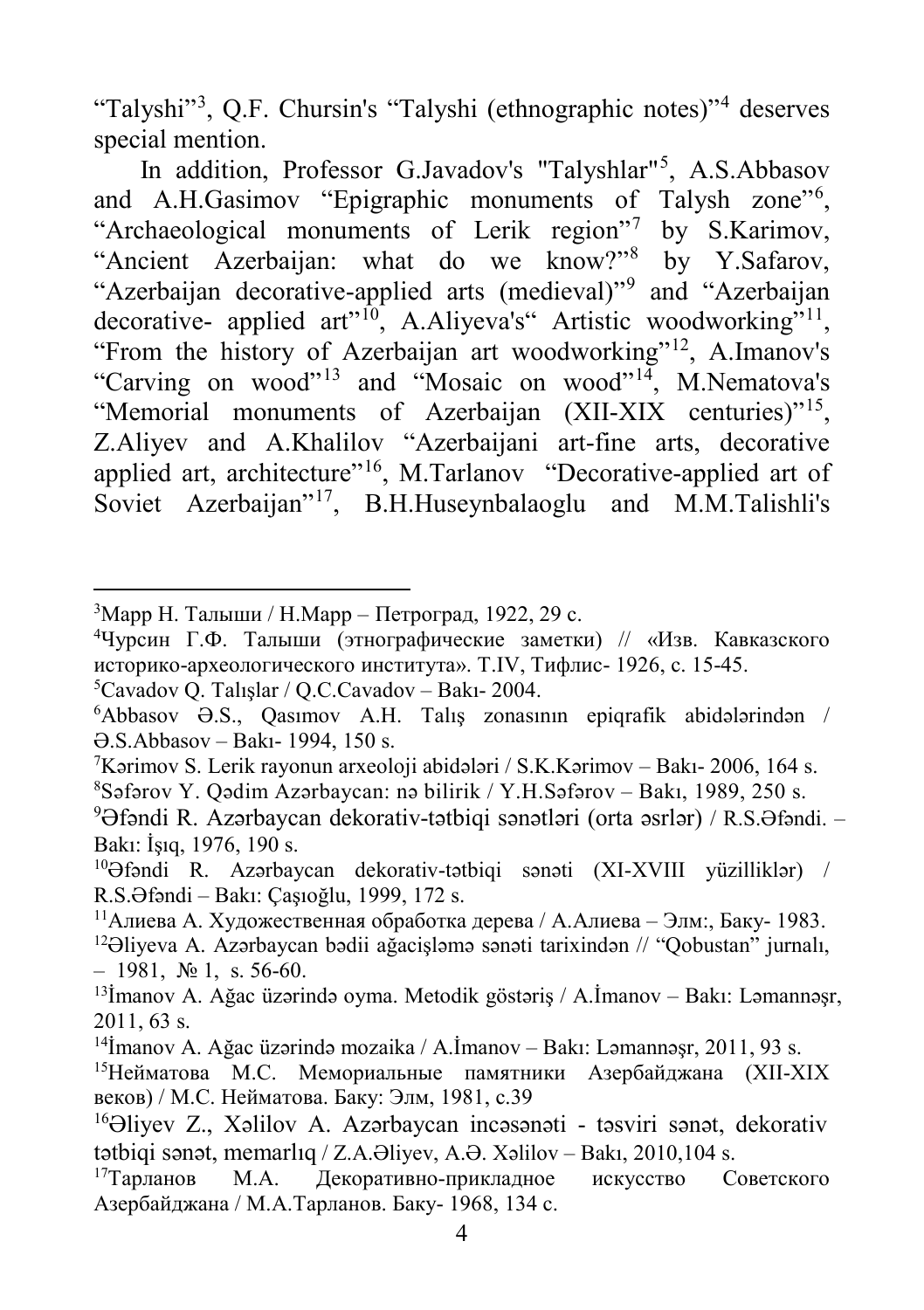"Lankaran"[18](#page-4-0), T.Efendiyev's "Decorative and applied art of Azerbaijan XIX - the beginning of XX century<sup> $n_{19}$  $n_{19}$  $n_{19}$ </sup> his books cover various aspects of folk art in the southern region of Azerbaijan.

 As it is known, traditional patterns and compositions in the art of carpet weaving were first comprehensively studied by the People's Artist of Azerbaijan, laureate of the State Prize Latif Karimov in his 3-volume fundamental book "Azerbaijani carpet"<sup>[20](#page-4-2)</sup>. At the same time, L.Kerimov created new ornaments in his carpet compositions, and the researcher N.Abdullayeva investigated these ornaments in the book "Rug art of Azerbaijan"<sup>[21](#page-4-3)</sup>. In the book "Decorative elements of Azerbaijan<sup>"[22](#page-4-4)</sup> written by academician Rasim Efendiyev together with Toghrul Efendiyev, the artistic symbolism inherent in the decorative elements is involved in the research.Professor Kubra Aliyeva, the author of the books "Bezvorsovye carpets of Azerbaijan"<sup>[23](#page-4-5)</sup> and "Tabriz carpet school XVI-XVII. centuries"<sup>24</sup>, gave detailed information about the semantics of carpet patterns in the abovementioned scientific researches.

 In addition, the work of Azerbaijani carpet artists was included in the research of Aida Sadikhova, Doctor of Philosophy in Art History, Professor Roya Tagiyeva's books written for many years provide extensive information about carpet ornaments. "Semantics and artistic features of Azerbaijani carpet patterns"[25](#page-4-7) researched by

<span id="page-4-0"></span> $\ddot{\phantom{a}}$ <sup>18</sup>Hüseynbalaoğlu B.H., Talışlı M.M. "Lənkəran" / B.H.Hüseynbalaoğlu, M.M.Talışlı – Bakı: Maarif, 1990, 512 s.

<span id="page-4-1"></span><sup>&</sup>lt;sup>19</sup>Эфендиев Т.Р. Декоративно-прикладное искусство Азербайджана XIX – начала XX вв. / Т.Р. Эфендиев. Чашыоглу, Баку- 2003, 152 с.

<span id="page-4-2"></span><sup>&</sup>lt;sup>20</sup>Керимов Л. Азербайджанский ковер. Том II / Л. Керимов - Баку: Гянджлик, 1983, 241с.

<span id="page-4-3"></span><sup>&</sup>lt;sup>21</sup>Абдуллаева Н. Ковровое искусство Азербайджана / Н.Абдуллаева – Баку: Элм, 1971.

<span id="page-4-4"></span><sup>22</sup>Əfəndi R., Əfəndi T. Azərbaycan bəzək sənəti / R.Əfəndi, T.Əfəndi – Bakı: Çaşıoğlu, 2001.

<span id="page-4-5"></span><sup>&</sup>lt;sup>23</sup>Алиева К. Безворсовые ковры Азербайджана / К.Алиева – Баку: Ишыг, 1988. 144 с.

<span id="page-4-6"></span><sup>&</sup>lt;sup>24</sup>Алиева К. Тебризская ковровая школа XVI-XVII вв. / К.Алиева – Баку: Элм, 1999, 268 с.

<span id="page-4-7"></span><sup>25</sup>Əsədova, X.V. Azərbaycan xalça naxışlarının semantikası və bədii xüsusiyyətləri / sənətşünaslıq üzrə fəlsəfə doktoru dis. avtoreferatı. / – Bakı, 2010. – 21 s.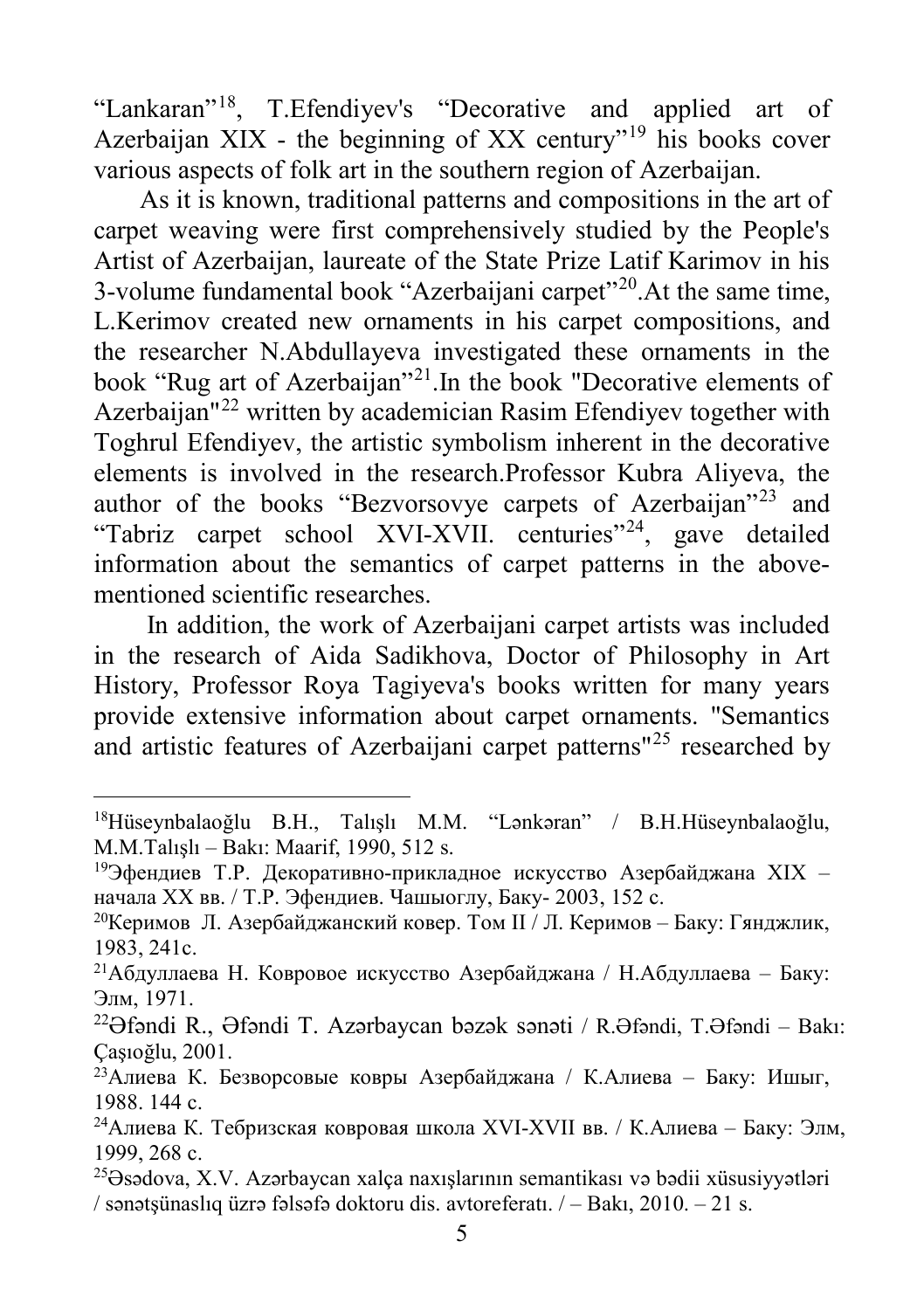Doctor of Philosophy in Art History Khadija Asadova is also of special value in the study of carpet art. In these research works, there are certain scientific researches on the carpet art of the southern region of Azerbaijan.

 Vidadi Muradov's book "Lankaran-Astara region: history and carpet weaving"[26](#page-5-0) reflects the historical image and craftsmanship of this southern region of Azerbaijan and, most importantly, the activities of carpet weavers and dyers who laid the foundation for the development of carpet weaving.

 Among the monuments discovered during archeological excavations, the art of stone carving is one of the examples of material culture with high artistic value. In the books of N.Asgarova<sup>[27](#page-5-1)</sup> and R.Afendi, there are scientific researches related to this art.The mentioned researches included photos, patterns and graphic representations of ornaments.In addition, articles and scientific provisions of other authors on the art of stone carving have been published.

 R.Efendi's "Patterns, lines, colors"[28](#page-5-2), "Towards the sources of our plastic art"[29](#page-5-3), E.Salamzadeh's "Colorful colors of the southern region<sup>"[30](#page-5-4)</sup> and other sources spoke about the artistic features and methods of protection of decorative-applied works of art created in the southern regions of Azerbaijan. They also spoke about the artists who still live the ancient folk art today, the impressions of European travelers who came to our country on the folk art of the southern region.

 The mentioned sources presented the history of art of the region, the directions of artistic development with a generalized character. The lack of fundamental research on the study of the artistic features

<span id="page-5-0"></span><sup>26</sup>Muradov V. Lənkəran-Astara bölgəsi: tarixi və xalçaçılığı / V.Muradov – Bakı: Elm, 2019, 328 s.

<span id="page-5-1"></span><sup>&</sup>lt;sup>27</sup>Аскерова Н.С. Мастера декоративно-прикладного искусства Азербайджана ХII-ХIХ вв. / Н.С.Аскерова – Баку: Язычы, 1983, 68 с.

<span id="page-5-2"></span><sup>&</sup>lt;sup>28</sup>Əfəndi R. Naxışlar, cizgilər, rənglər // – Bakı: "Elm və həyat" jurnalı, – 1965, № 10, s. 21-22.

<span id="page-5-3"></span><sup>&</sup>lt;sup>29</sup>Əfəndi R. Plastik sənətimizin qaynaqlarına doğru // – Bakı: "Oobustan" jurnalı, – 1974, №2, s. 53-57.

<span id="page-5-4"></span><sup>30</sup>Salamzadə E. Cənub bölgəsinin əlvan rəngləri // "Mədəniyyət", 2019, 24 aprel, s.8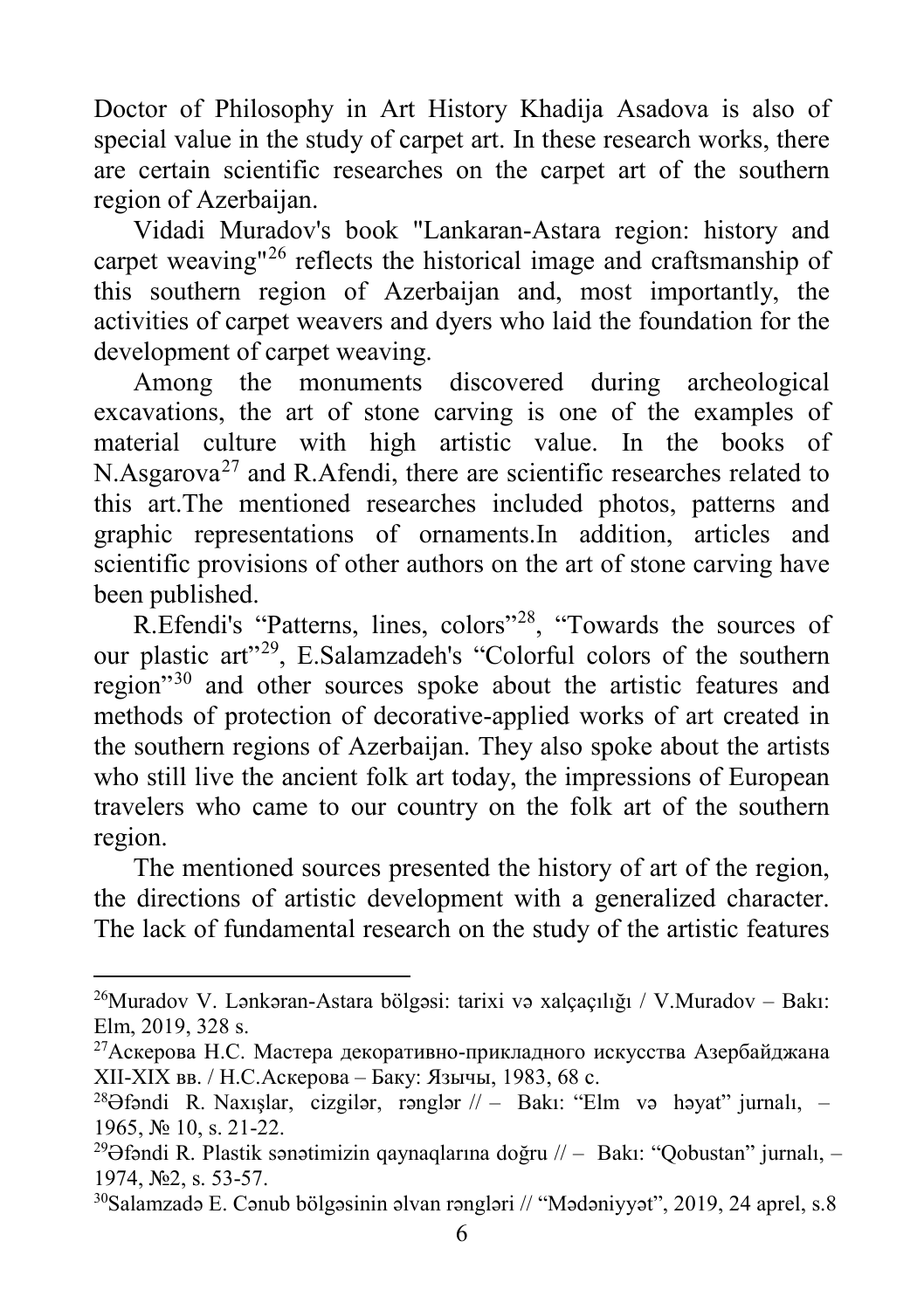of folk art in the southern region has made it necessary to involve this topic in scientific research.

**Object and subject of research:** The object of research is the centuries-old traditions of weaving, embroidery, carpet weaving, ceramics, artistic metal, wood carving and other examples of folk art of the southern region.Most of the art samples involved in the analysis are included in the expositions of the Lankaran, Masalli and Lerik Historical and Ethnographic Museums, as well as antiques protected by the residents of remote villages.Organizes samples of folk art of the southern region, preserved in other museums of Azerbaijan, foreign museums and private collections.

 The subject of the research is to determine the peculiar artistic and aesthetic features of folk art samples of the southern region based on art criticism, to study the role of the southern region in the development of decorative and applied arts from ancient times to modern times, to present new theoretical provisions etc. constitutes important scientific issues.

**Objectives and tasks of the research**: The purpose of the study is to consider the artistic features of folk art in the southern region, to systematically analyze works of high artistic value, to reveal the originality, artistic and aesthetic aspects of the region's decorative and applied arts, individuality of technical execution and other issues.The aim of the study is to analyze the regional art, embroidery, carpet, ceramics, artistic metal, stone and wood carving in comparison with the works of art of other regions and in the context of decorative and applied arts in Azerbaijan as a whole.

The following items were used as research objectives:

- To analyze the hitherto unexplored examples of folk art of the southern region;

To determine the artistic and technological features of the art of weaving and embroidery in the southern region;

Carry out artistic analysis of carpets and carpet products of the region;

- To research the artistic and technological features of ceramic art in the region;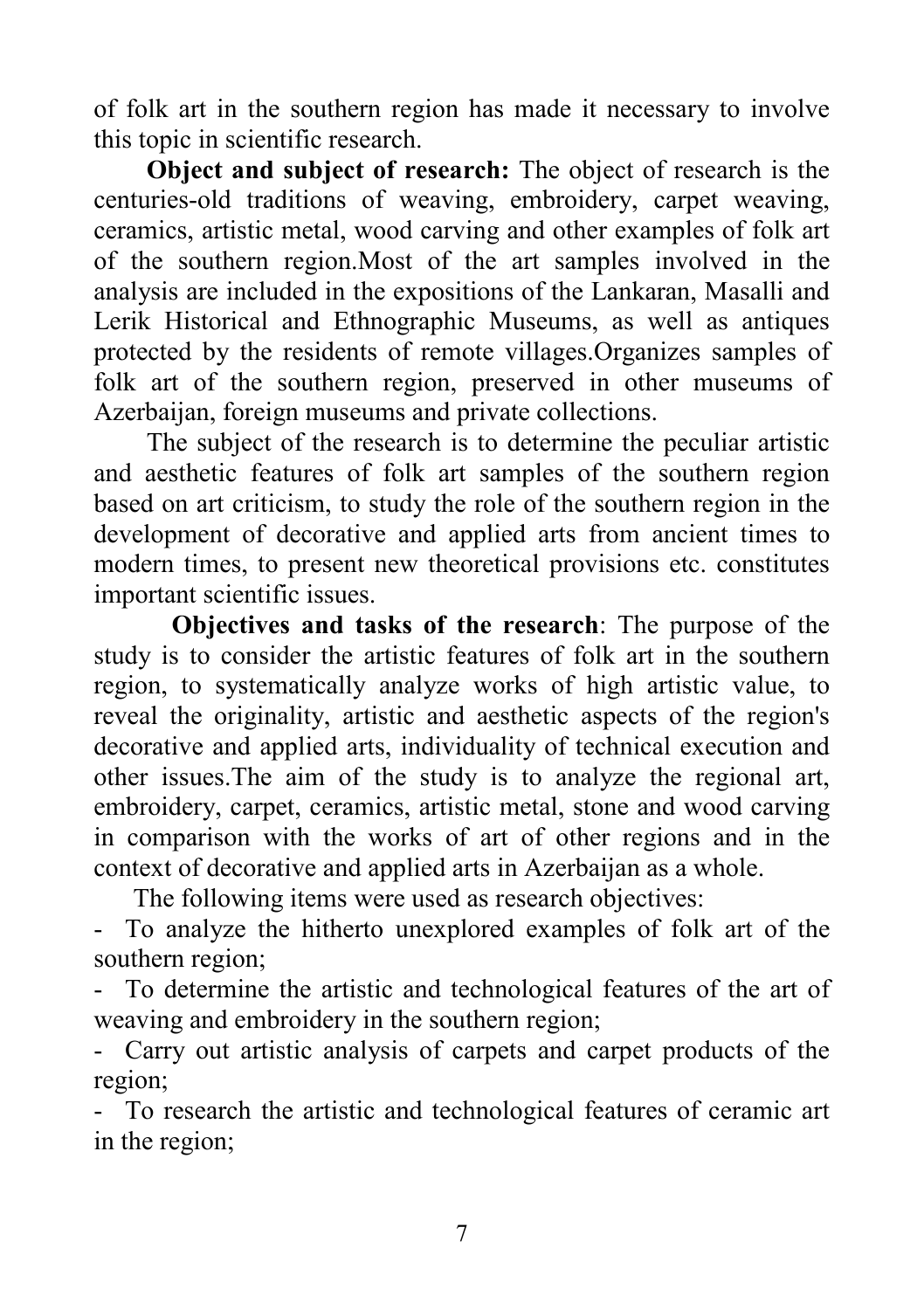- To consider the main features of the artistic metal art of the southern zone;

- To determine the artistic features of the art of carving and woodcarving on the stone belonging to the region;

- To determine the main artistic features of tombstones in the southern region;

- To determine the role of the southern region in the development of Azerbaijan's decorative and applied arts.

 **Research methods:** The method of analysis used in the research was carried out taking into account the main artistic features of folk arts. The chosen method of analysis allows to reveal as much as possible the artistic and aesthetic features of the decorativeapplied arts of the southern region. The research is based on chronological sequence and historical-comparative analysis. This method allows to determine the level of figurative and stylistic solution of the southern zone, folk arts in the context of decorative and applied arts in Azerbaijan, within the analysis of artistic and stylistic art criticism. Articles and books published in periodicals and covering the subject to some extent are also taken as theoretical material.

#### **The main provisions of the defense:**

- The development of the art of weaving, namely in the Lankaran-Astara region, is due to the high humidity of the local climate;

- The pattern elements of simple, systematic and symmetrical decorations of mats woven in the traditional way are derived from ancient roots;

- The discovery of the technique of making mats created the basis for the emergence of the art of carpet weaving;

- "khanduz" technique, which is a local type of national embroidery, is widespread in Lankaran-Astara region;

- the ceramic samples of the southern zone, have rich and ancient artistic traditions;

- Copper samples developed in the southern zone, based on technically simple manual labor, are distinguished by high art, elegant design and functionality;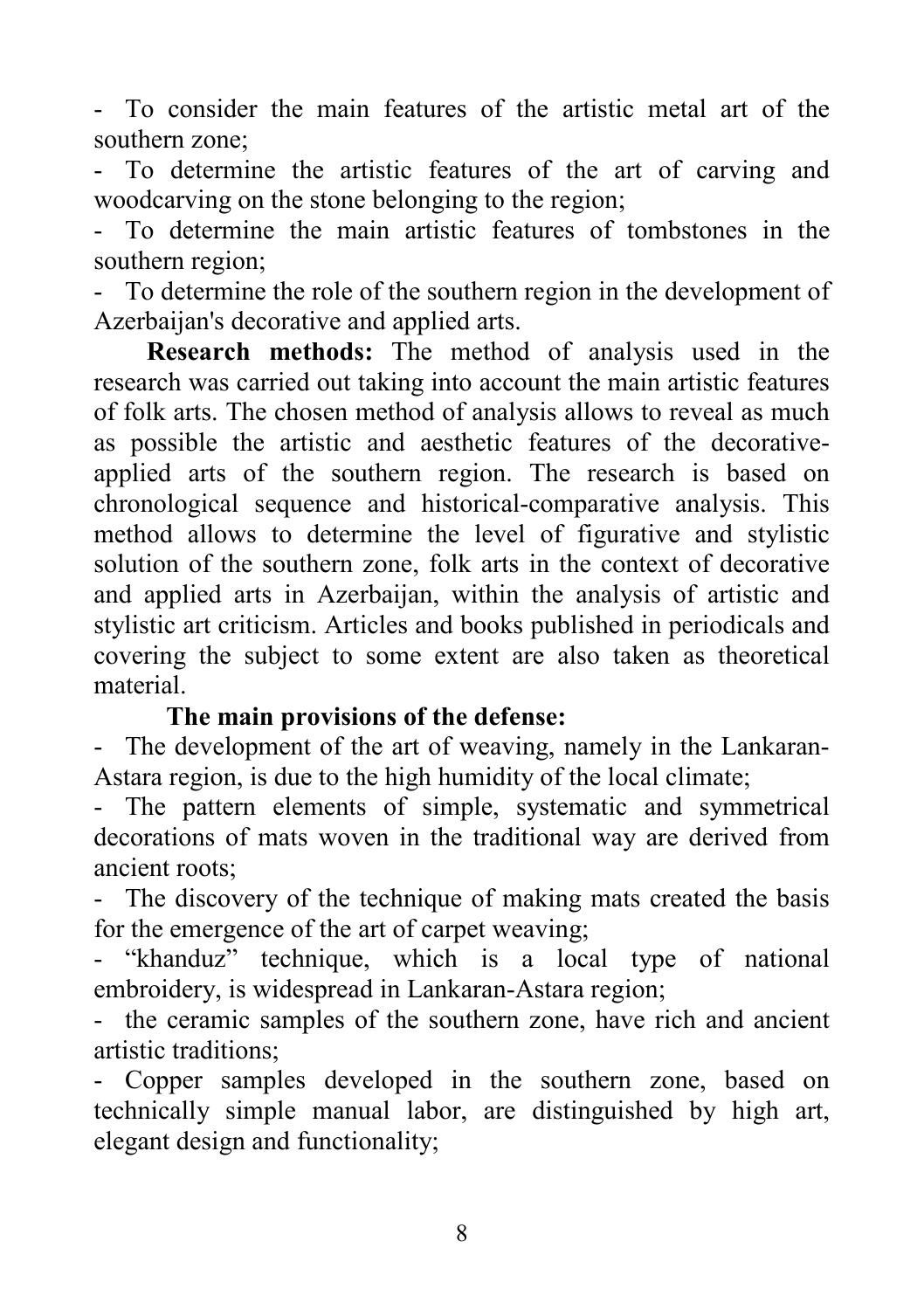- The development of the art of woodcarving in the southern region is characterized by a variety of historical carving methods and classical forms of art;

- The tombstones of Lerik, located in the southern zone, differ from similar tombstones in other regions of Azerbaijan in terms of artistic design and technical execution methods.

#### **Scientific novelty of the research:**

- For the first time, a wide range of factual material on the folk art of the southern region of Azerbaijan from ancient times to the present day was collected and systematically presented;

- Numerous unexplored examples of decorative art of the southern region, preserved in the expositions and funds of various museums and private collections, have been involved in scientific research for the first time;

For the first time, the artistic and technical features of various types of mats produced in the southern region, as well as the design of patterns were studied and analyzed;

- only in the southern region, especially in the Lankaran-Astara region, the placement of the so-called "Khanduz" embroidery on various products, the similarities and differences of the roads are shown;

- Numerous pile and non-pile carpet samples and carpet products for personal use in the southern region, displayed in the expositions of Lerik and Lankaran Historical and Ethnographic Museums, were described and analyzed for the first time from the point of view of art criticism;

- The pottery products of the Southern region of the late 19th and early 20th centuries have been studied and analyzed;

- Metal products produced in the southern region were classified and analyzed;

The artistic design of examples of household woodcarving in the southern region of Azerbaijan has been studied from the point of view of art criticism;

- The difference between the ram statues found in the cemeteries in the Lerik region is different from the ram figures found in the Nakhchivan and Karabakh regions of Azerbaijan.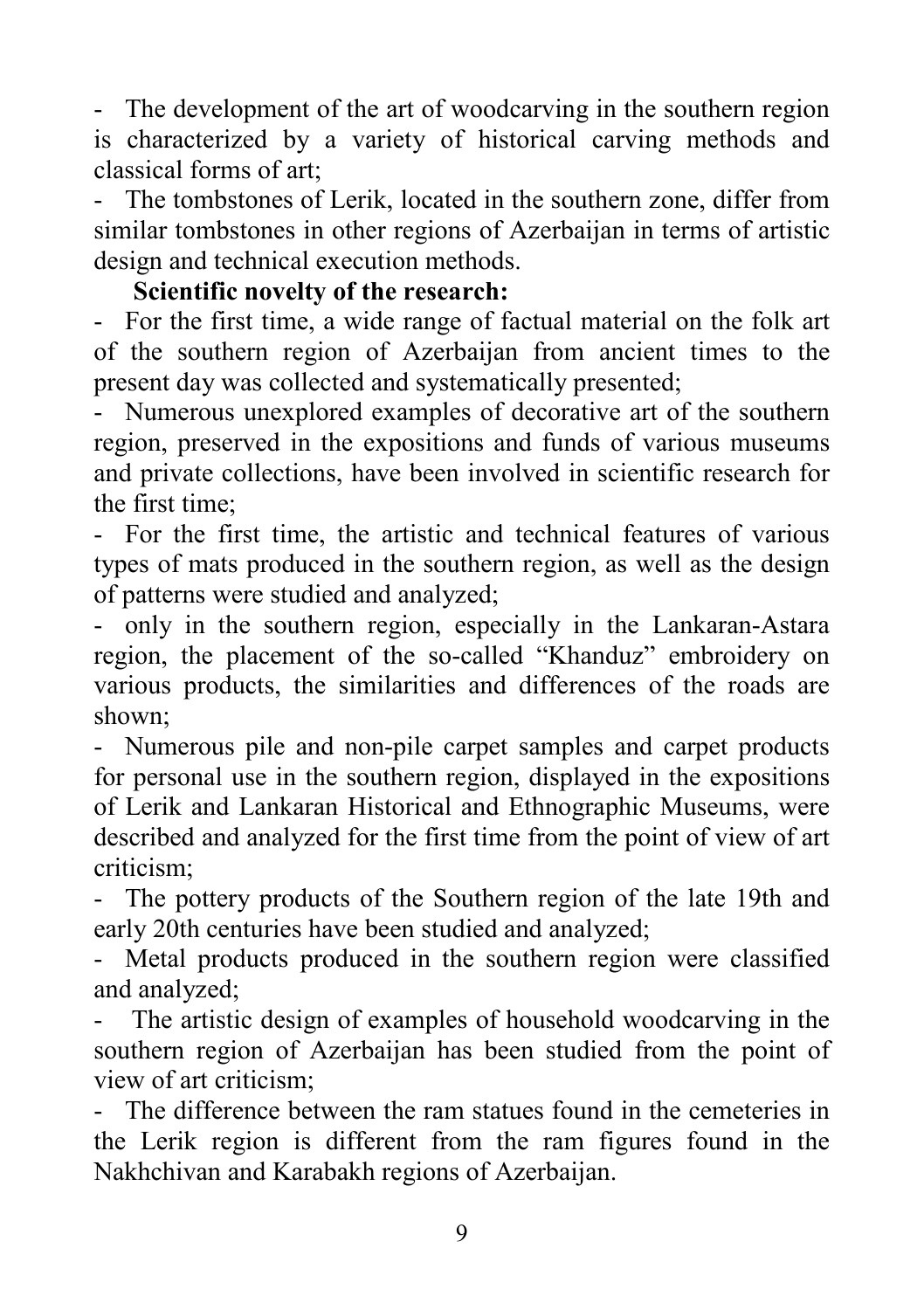**Theoretical and practical significance of the research**: The main focus of the dissertation is a detailed source on the subject, fully covering the issues, scientific results obtained, valuable works of art created by folk artists of the southern region. The research further expands the boundaries of Azerbaijani art and determines the role, place and creative features of folk art samples of the Southern region in the general development of decorative-applied art. The results and main provisions of the study expand the richness of Azerbaijan's decorative and applied arts, the range of types and genres, and creative styles.

 The research can be taught to students of art and art criticism in art-oriented higher and secondary special institutions within the framework of special courses on "History of decorative and applied arts in Azerbaijan".

 **Approval and application of the dissertation:** The main content, scientific provisions and results of the research are reflected in 10 articles, reports reflecting the research on the topic were heard at various scientific conferences.The dissertation work can be applied in the process of teaching students majoring in art history and studying decorative and applied arts, during research work.

 **Name of the organization where the dissertation work is carried out:** The dissertation was performed at the "History of Art" department of the Azerbaijan State Academy of Arts and discussed at the meeting of the department.

 **The total volume of the thesis with a sign indicating the volume of the structural units of the thesis separately:** The dissertation consists of an introduction, three chapters, six paragraphs, a conclusion and a list of references. Including: Introduction – 13.023, 1.1. – 38.920, 1.2. – 44.887, 2.1 – 38.521, 2.2.  $-26.871, 3.1. - 26.881, 3.2. - 31.634,$  Result – 8.753, Literature – 15.127 characters, the total volume of the dissertation is 229.062 characters. Illustrations reflecting the content of the research were presented as an album in addition to the dissertation.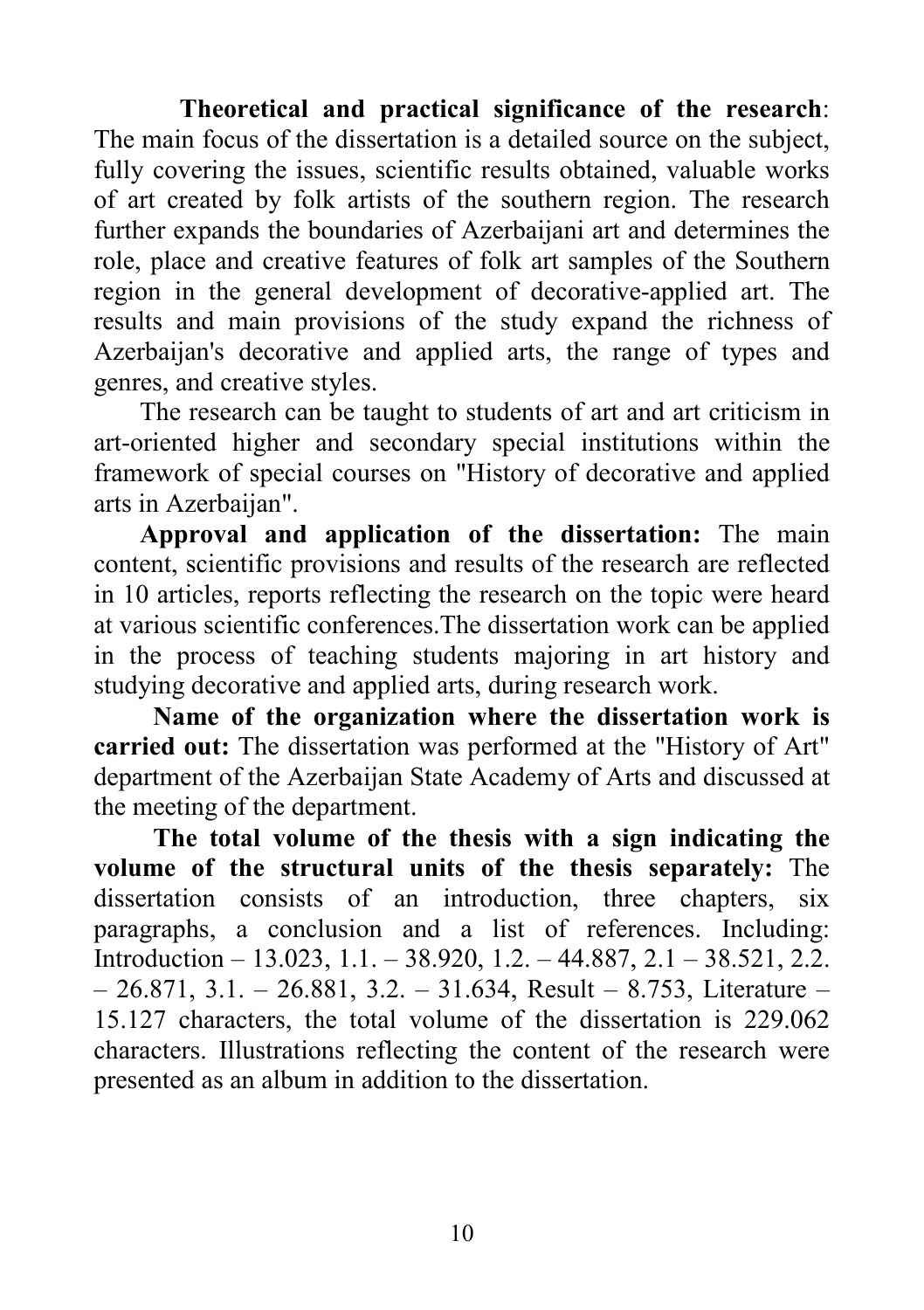## **CONTENT OF THE WORK AND MAIN PROVISIONS**

 The introduction provides information on the relevance and level of development of the topic, goals and objectives, object and subject, the main provisions of the defense, as well as scientific novelty, theoretical and practical significance, approbation, structure and scope of the work.

 **In the first chapter of the dissertation, entitled**, devoted to the study of **"Artistic and technological features of the art of weaving and embroidery in the southern region"**In the first paragraph, **"Artistic features of textiles in the southern region"** the traditional forms of weaving, the most primitive form of weaving art in the southern region since ancient times, as well as the expression of the individual taste of each artist, are preserved and continued by local masters.

 Wickerwork in the southern region, mainly in Arjivan, Mashkhan, Shahagaj, Shiyakaran, Kakalos of Astara region, Ashagi Nuvedi of Lankaran region, Kenarmesha, Sapinekaran, Shilavar, Digah, Separadi, Shaglaser, in Arkivan, Musakucha, Hishkadare and other villages of Masalli region preserves its former tradition. Wickers, from ancient times, were used not only to decorate houses, but also to protect the lower part of the walls from moisture and as a floor covering. Currently, there are artisans engaged in the art of wickerwork in these areas.<sup>31</sup>The wickers are called "Gaba hasir", "Buriya" according to their material, and "Gullu", "Nakhishli", "Gileni" they are named. $32$ 

 It should be noted that the discovery of the technique of making patterns created the basis for the emergence of carpet art.

 The fibrous plants on which the straw is woven, "leek", "field" (skin), "pizə" grow directly in swamps and swamps. The mat is woven on a loom called a hana. The cells have a simple structure and are divided into two types: ground bench and hanging bench. As the name suggests, the bench is installed vertically on the ground.<sup>[33](#page-10-2)</sup>

<span id="page-10-0"></span> $31$ Cavadov O.C. Talıslar. / O.C. Cavadov.– Bakı. 2004, 407 s.

<span id="page-10-1"></span> $32$ Керимов Л. Каталог выставки – М., 1954, 25 с.

<span id="page-10-2"></span><sup>33</sup> Cavadov Q.C. Talışlar. / Q.C.Cavadov – Bakı: 2004, 407 s.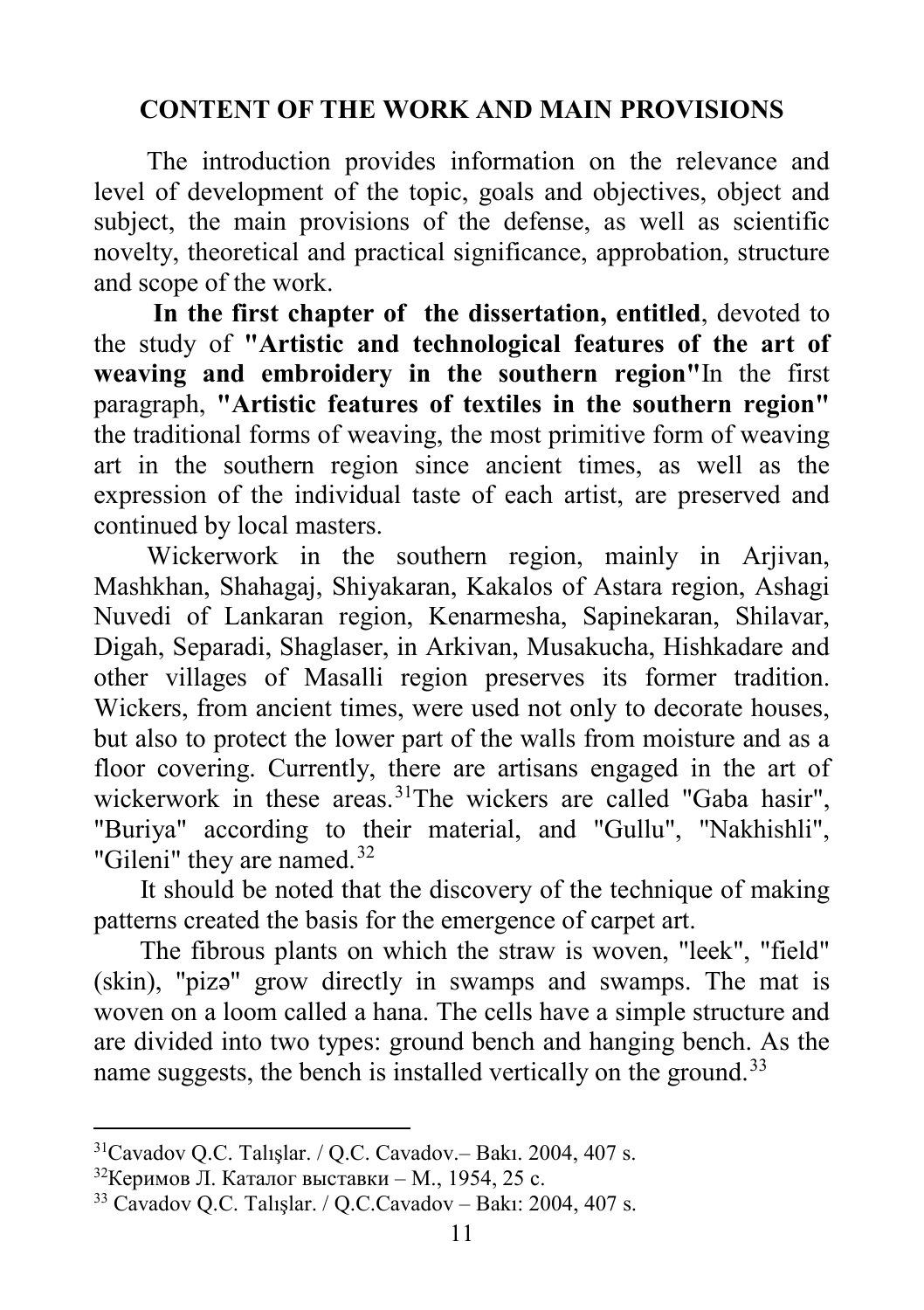Embroidering on patterns is a rather complicated process. So, unlike the carpet, there are no pre-made, painted or painted patterns on the woven rugs. For this reason, the weaver must first rely on his own ability to embroider the wicker he weaves. The patterns of the wicker are wide, smooth, diagonal stripes that replace each other. Their color shades are mostly shiny gold. Patterned mats are created on the basis of complex weaving techniques. In the weaving of such mats, a delicate type of pizə, "huqa-puza" is used.

 The rugs woven by Rufat Rzayev, a weaver in the village of Kakalos in Astara, are similar. Wave, zig-zag, snake and baklava patterns, which are embossed in a convex pattern, predominate in the mats woven by the weaver.

 "Khanduz" technique, a local type of national embroidery, was widely used, mainly in the Lankaran-Astara region. More and more colored silk threads are used in embroidery, where the personal taste of the artist, as well as traditional methods were of great importance in carving the pattern elements.Among the ornaments, mainly flower and leaf elements are especially common.In addition to the harmonious expression of images such as spikes, roses, daffodils, carnations, tulips, lilies, pomegranates, quinces, and cherry blossoms, various leaf elements were also widely used on such embroideries.A characteristic feature of the artistic structure of embroidery, such as vest cover, clothing cover, is that they consist of small borders, the central part, which is expressed as a lake, and other decorative elements around it.Items such as towels and breastplates used by women in the home are also distinguished by their delicate aesthetic taste.This is confirmed by the examples of embroidery in the village of Kakalos.Among the embroideries there are carpets of purely accessory character, which is connected with the traditions of the past.They were hung diagonally on the carpet hanging on the wall.In one such example, a flower element of the same shape on a white cloth is expressively embroidered with green, blue, and pink threads. In the Lankaran-Astara zone, along with the traditional forms in the art of embroidery, the individual creative style of local artists was continued until recently. Unfortunately, this valuable and traditional art has already begun to disappear in modern times.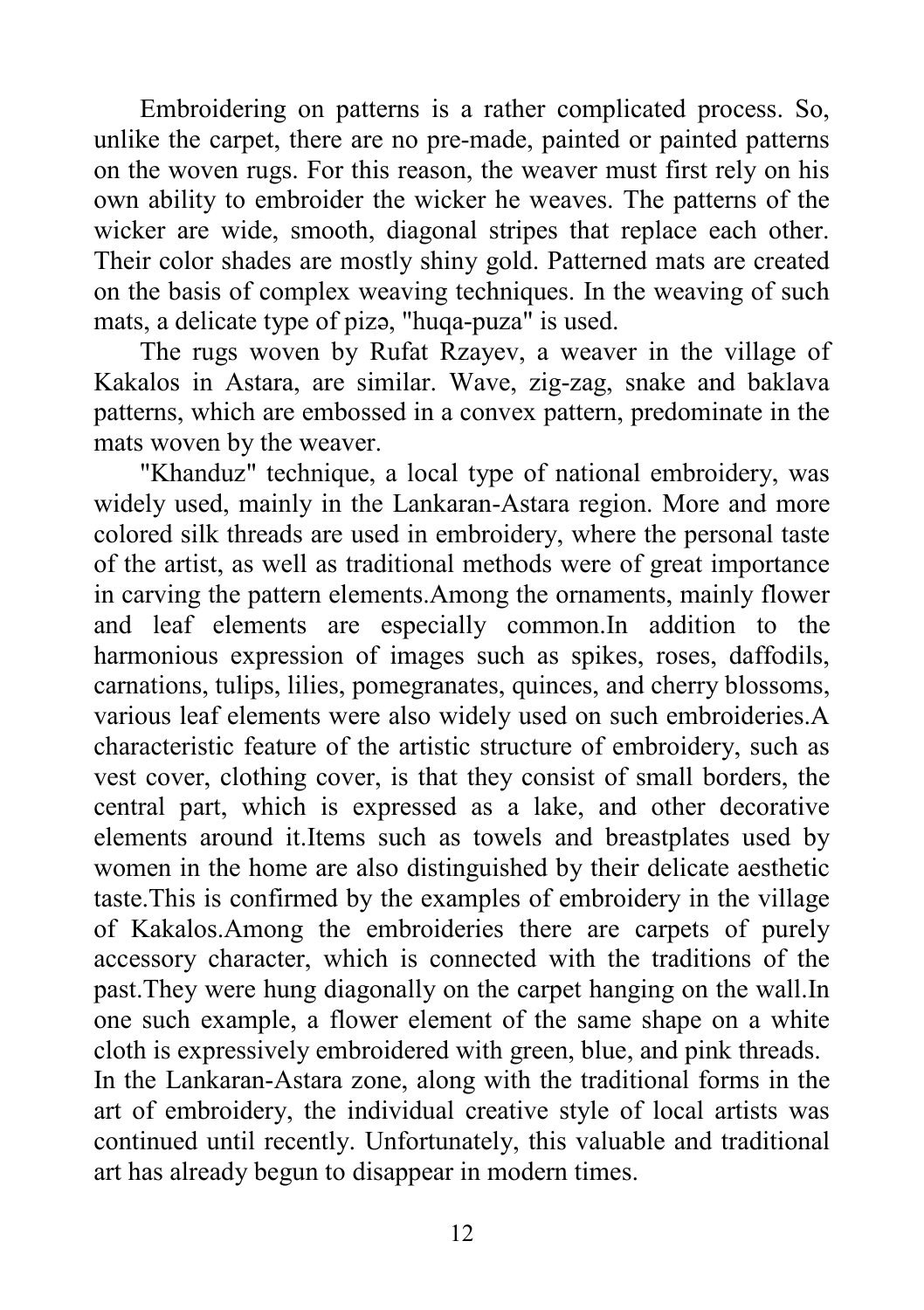**The second paragraph** of the same chapter "**Artistic analysis of carpets and carpet products of the region"** notes that the remaining examples of carpets and carpet products in the southern region are proudly continued carpet traditions, high artistic aesthetics, special craftsmanship in the manufacture of each product reflects. Numerous piled and non-piled carpets and carpet products produced in the region - rugs, sacks and others occupy one of the prominent places among the exhibits of the Lerik History and Ethnography Museum. Most of the carpets belonging to the Talysh group on display are elongated and relatively small in width. "Talysh "carpets are included in the Jabrayil group of the Karabakh type and are distinguished by their closeness to the main artistic features of the Karabakh school. Although the number of loops of these carpets, which are slightly thinner in terms of color, is different, the pile is shorter than other carpets belonging to the Karabakh group. Here, despite the sometimes simple and sometimes complex compositional structure and the difference in the shape of the elements, the rich colors of all carpets, the dense weaving of the yarns are characteristic. Among the examples of this type, the elements have a pleasant effect in terms of density and symmetry, as well as the cheerfulness of colors such as red, cornel, orange.

Mattresses, curtains, sofa covers, luggage, canamaz, bags, sacks, and even carpets were used to make carpets. Jecim was used both as a fabric.Jecims for women's and men's clothing were woven with special taste.Such clothes were mostly fashionable in Shirvan.The technique of making cejim differs from other pileless carpets.

Thus, the stitches were woven on horizontal looms, not vertical. In the patterns of Cecim formed by vertical stripes there are images of "square", "S", "triangle", "rhombus", "bird", "ashug".The jejims, which attract attention due to their bright colors and patterns, are called "plastered cecim" and are woven only in the Yardimli region of Azerbaijan and its surrounding villages.Due to its limited range, only one or two specimens can be found in Azerbaijani museums.The main reason for this is that it is constantly used in the household of Yardimli's offspring and is never sold.These colorful patterns, reminiscent of a kind of European tapestries with a colorful,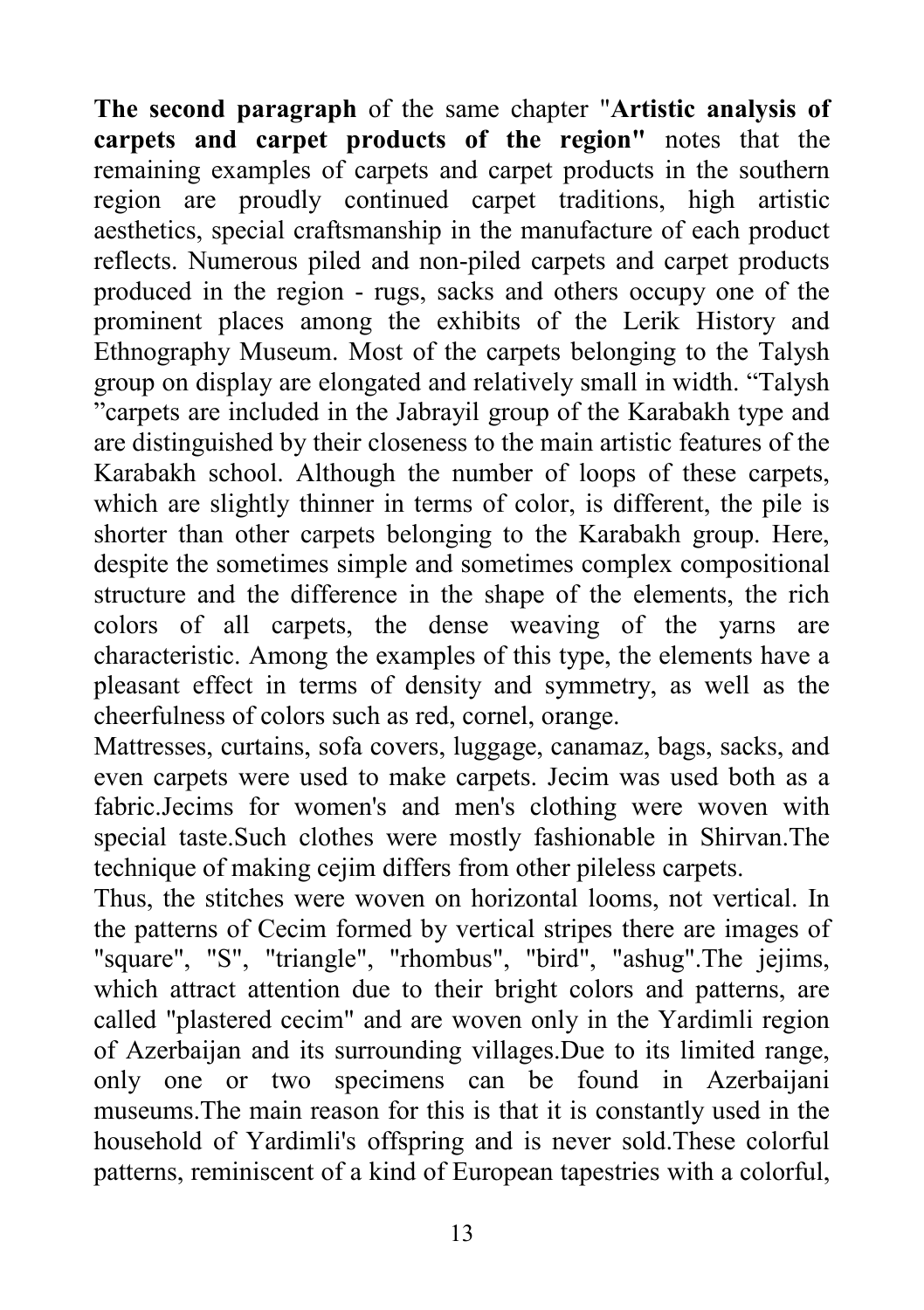dynamic elements, are a unique work of art.One of the factors that shows that they are touched directly to the floor is that they are surrounded by a narrow border belt.Usually, the border belt is not applied on the cecims. The pattern threads are passed to the weaving threads in such a technical way (dipping) that the the back of the cecim remains countable[34.](#page-13-0)

 One of the main characteristics of the carpets woven in the southern region is that these carpets are woven in an elongated shape in accordance with the interior of houses built in the local architectural style. In the artistic design of carpets in the southern zone, the composition or elements typical of classical Azerbaijani carpets were used in a unique way. Another characteristic feature of the carpets woven in the southern region is that the smooth surface of the middle area of these carpets consists of a composition formed without any motifs or with a small number of decorative elements.

 Some of the rugs from the region's carpet products were made without piles, and some were made with pile techniques. Boxes were widely used in the daily lives of both nomadic and sedentary peoples. So that, they would gather blankets, rugs, clothes, and other household items into the rugs, cover their mouths with ropes, tie them tightly with ties, and carry them on the backs of horses or mules.As a rule, the wickers were woven in pairs.

 Carpets woven in the southern zone were created in brightly colored, traditional forms. Among the carpets and carpet products, there are many examples of the southern region, among which great importance is attached to the aesthetics of products such as saddles, horse ornaments, special threads and beautiful ornaments were used.

In **the second chapters** of the dissertation, entitled **"Artistic and technological features of ceramic art in the region"** In **the first paragraph**,**"Ceramics and artistic metal samples in the field of decorative and applied arts of the Southern region",** the objects found in the southern zone it is confirmed that it did not develop beyond the basic artistic features inherent in applied art.An interesting part of the pottery discovered by French traveler and

l

<span id="page-13-0"></span> $34$ Əliyeva K. Yalnız Azərbaycanda toxunan üç nadir xovsuz xalça // – Bakı: "Azərbaycan xalçaları" jurnalı, – 2013. III c.,  $N_2$  9, – 148 s.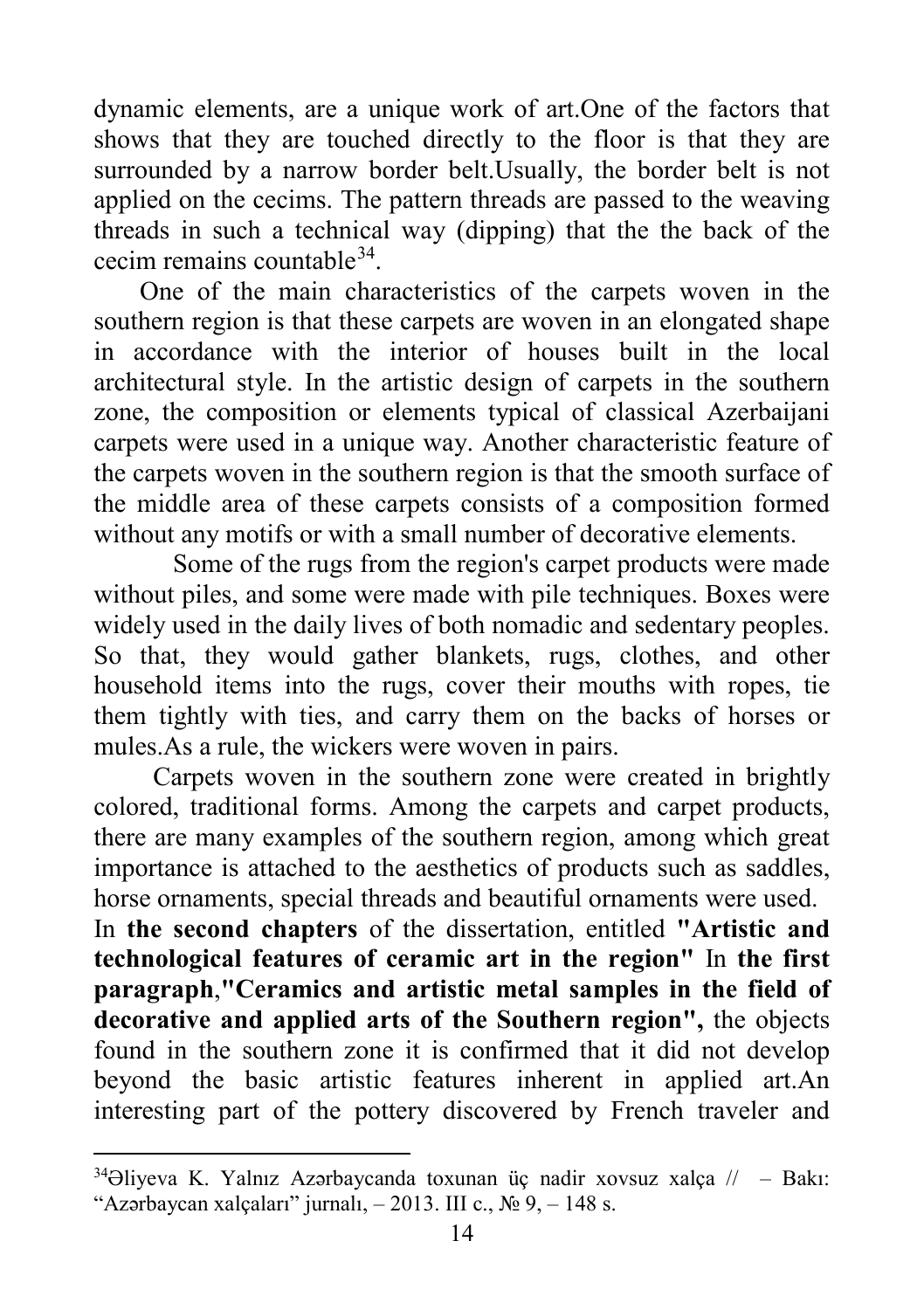scientist Jacques de Morgan in 1886-1889 in various parts of the southern zone in the villages of Joni and Razgov in the Talish zone is that they were dissolved in the form of animals, which resulted in domestic use in the southern regions. confirms the fact that great attention is paid not only to the functionality and purpose of products, but also to their aesthetics.<sup>[35](#page-14-0)</sup>. Among the zoomorphically shaped potteries, aquarius-type platforms reminiscent of horse figures were made with great skill. These potteries were characterized by dynamism due to their shape and structure. The striped patterns of the horse figures, who are preparing to rise to the throne with their front legs on the ground, are also noteworthy.<sup>[36](#page-14-1)</sup>

 Based on Jacques de Morgan's research, the pottery found in the Johnny necropolis expresses an already evolving aesthetic taste with its artistic design features. The decorative elements on these objects have a straight, simple geometric ornament. The presence of stylized floral elements reminiscent of flower petals is also noteworthy, which once again confirms the fact that local artists work here.

 Two different-shaped pottery found in the villages of Boykendil and Kurdasar are sharply distinguished from each other by their structure and form. This can be explained by their very complex structure. In addition to reflecting the body of any animal, both products, in terms of their function, have features that will explain the life, lifestyle and way of life of the area concerned. This means that the high development of craftsmanship here was also possible due to the special functionality of household items. This is an indication of the diversity of life and cuisine.

 Having studied the handicraft industry of Lankaran district at the end of the 19th century, DA Kistenyev emphasizes that potters made numerous vessels widely used among the population for various purposes. Pottery vessels made of clay by local potters, used to store fish, flour and oil and called "khimb" by the Talysh, a stream to prepare oil, a bowl to cook pilaf and a veil to put in its

<span id="page-14-0"></span><sup>35</sup> Kərimov S. Lerik rayonun arxeoloji abidələri. / S.Kərimov – Bakı: "Araz", – 2006, 164 s.

<span id="page-14-1"></span><sup>36</sup> Kərimov E. Azərbaycanın tarixi-etnoqrafik bölgələri. II məqalə // Bakı: "Tarix və onun problemləri" jurnalı, – 1999.  $\mathbb{N}^2$ 2.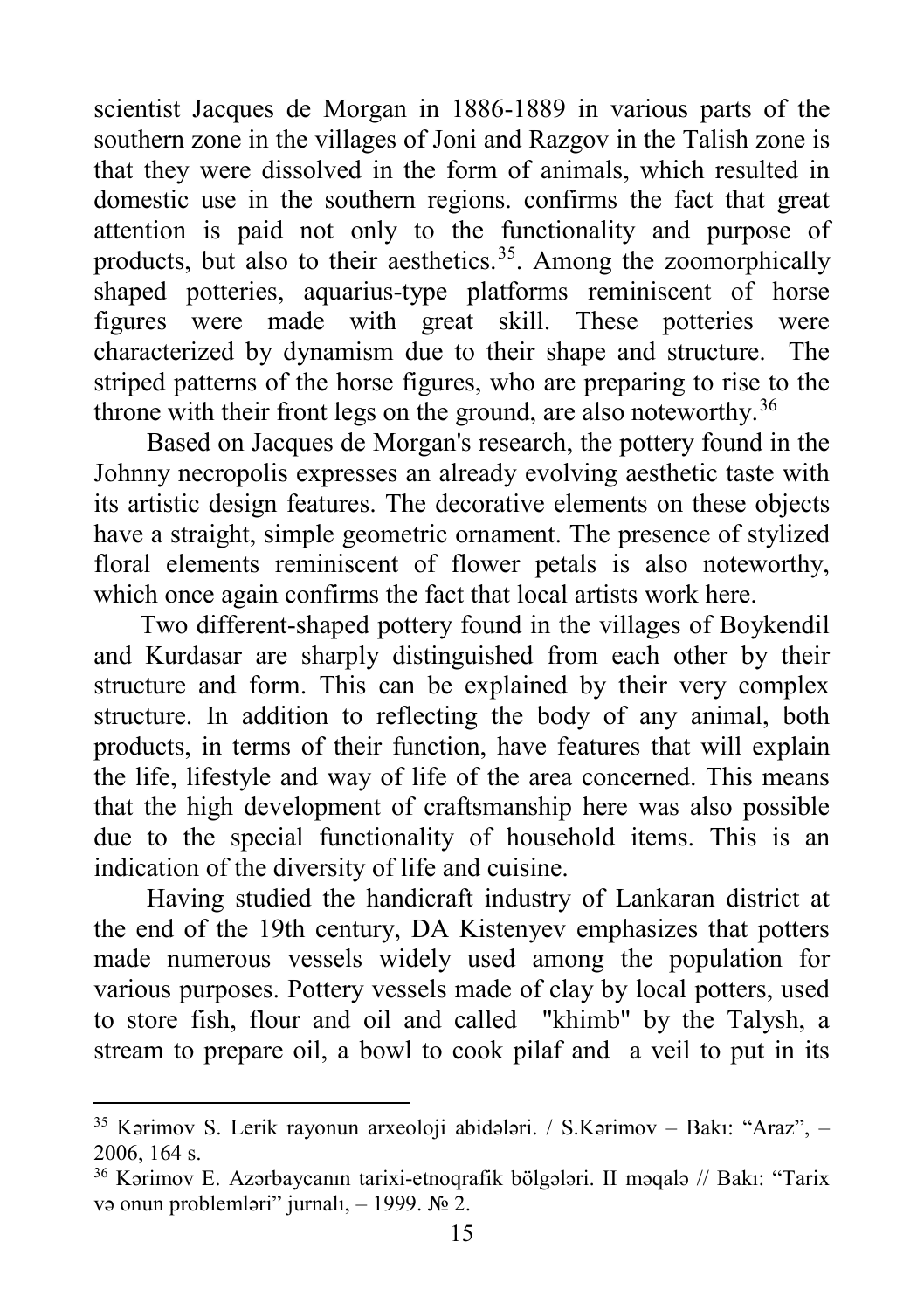mouth, water bowls of different volumes, a pipe used for washing hands and face, a "hand grill" used to light a fire, etc. in addition to being widely used by potters, it is also produced for sale.<sup>[37](#page-15-0)</sup>

 **The second paragraph** of the chapter **"Artistic features of metal art of the Southern region"** shows that the art of coppersmithing, which has ancient roots in the southern zone of Azerbaijan, continued to rise and became one of the main directions of metal art with traditional new artistic features. Developing in the southern zone, these works of art, as in other regions, were carried out in technically simple hand-made coppersmith shops based on years of experience, using simple melting and hot forging methods. Among them, mainly household products are still attracting attention with their high art, elegant design, as well as functionality.

 It is known from historical facts that Lankaran coppersmiths had close relations with Lahij craftsmen. According to the historical and ethnographic data of the XIX century, Shamakhi and Lahij artists, along with their equipment and tools, often visited different regions of the country, including the southern zone. Coppersmiths worked here for several months to meet the local population's demand for copper products and tools. Lahij artisans worked in many coppersmith shops.[38](#page-15-1)

 Coppersmiths working in Lankaran worked both in their own workshops and in the workshops of blacksmiths. Blacksmith workshops operated both in the city and in the villages. Unlike rural blacksmiths, which were mainly engaged in the production of agricultural tools, urban blacksmiths preferred to make household goods.[39](#page-15-2)

 Copper pots were tinned after preparation. This process was applied not only to newly prepared dishes, but also to old, exposed dishes. As tinning became widespread, over time it became an independent profession. In the city of Lankaran, there were a large

<span id="page-15-0"></span><sup>37</sup> Cavadov Q.C. Talışlar / Q.C.Cavadov – Bakı: 2004, 390 s.

<span id="page-15-1"></span><sup>38</sup> Ибадов Ш. К некоторым проблемам исторической этнографии городов Азербайджана в XIX веке (на основе материалов города Ленкорань). Збірник наукових праць «Гілея: науковий вісник». Выпуск 114,460 с.

<span id="page-15-2"></span><sup>39</sup> Cavadov Q.C. Talışlar / Q.C.Cavadov – Bakı: 2004, 432 s.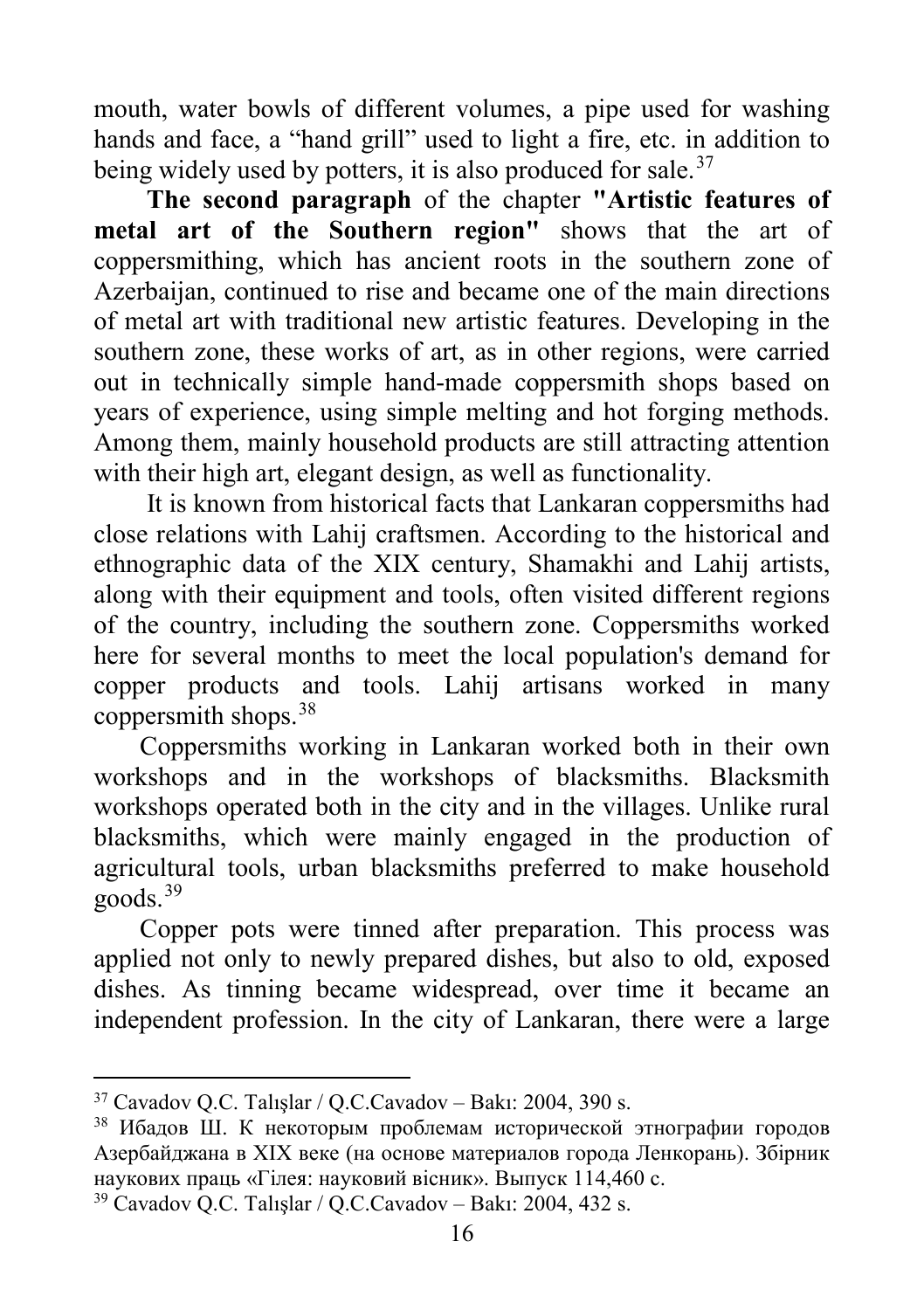number of artisans engaged in the tin profession. There is even a neighborhood called "Tinners".

 Shallow products widely used in everyday life, such as trays, trays, tesht, doyra, basins, trays, were called "hara".Copper potteries were decorated by special professional engravers, known as "engravers" or "writers"

 Among the manufactured products, the more traditional ones are mainly kitchen equipment in accordance with household needs. This includes pots, pans, skewers, tiyan, kafgir, ashsuzan, tesht and other products.

 The elegant creative spirit in the artistic design of each product, both in large coppersmith shops and in small artisan workshops, reflects the high level of development of traditional coppersmithing. Elegant lines of geometric and floral ornaments, vivid and dynamic chanting of animal images, carpet elements in the artistic design on them can be explained by the ornamental artistic solution formed in the field of decorative-applied art of the region.

 In **the third chapter** of the dissertation, entitled **"Artistic features of the carving art of the Southern region"**. In **the first paragraph**, devoted to the analysis of **"Artistic features of the art of woodcarving"**, it is noted that in the southern zone, using different types of wood, according to the properties of each, both household products and samples meeting decorative, artistic and aesthetic requirements were created. This shows that the art of carving, an ancient form of decorative-applied art, is continued in the southern region by local artisans on the basis of traditions.

 In the Lankaran-Astara zone, they were engaged in the art of tree planting, especially in the villages of Chayrud, Nuju, Larmarud, Mahmudavar, Hishkadare, Rvo, Arjivan, Separadi. Among the carpenters working here are Mammadov Davud from Rvo village, Hummatov Khudade, Miriyev Zaki, Huseynov Alakbar, Khaligov Eynulla, Tagi and Karim Tagiyevs from Hishkadare, Farzulla Huseynov, Abidin Sadigov and others from Separadi. the names of the artists can be drawn  $40$ 

<span id="page-16-0"></span><sup>40</sup> Cavadov Q.C. Talışlar / Q.C.Cavadov – Bakı: 2004, 382 s.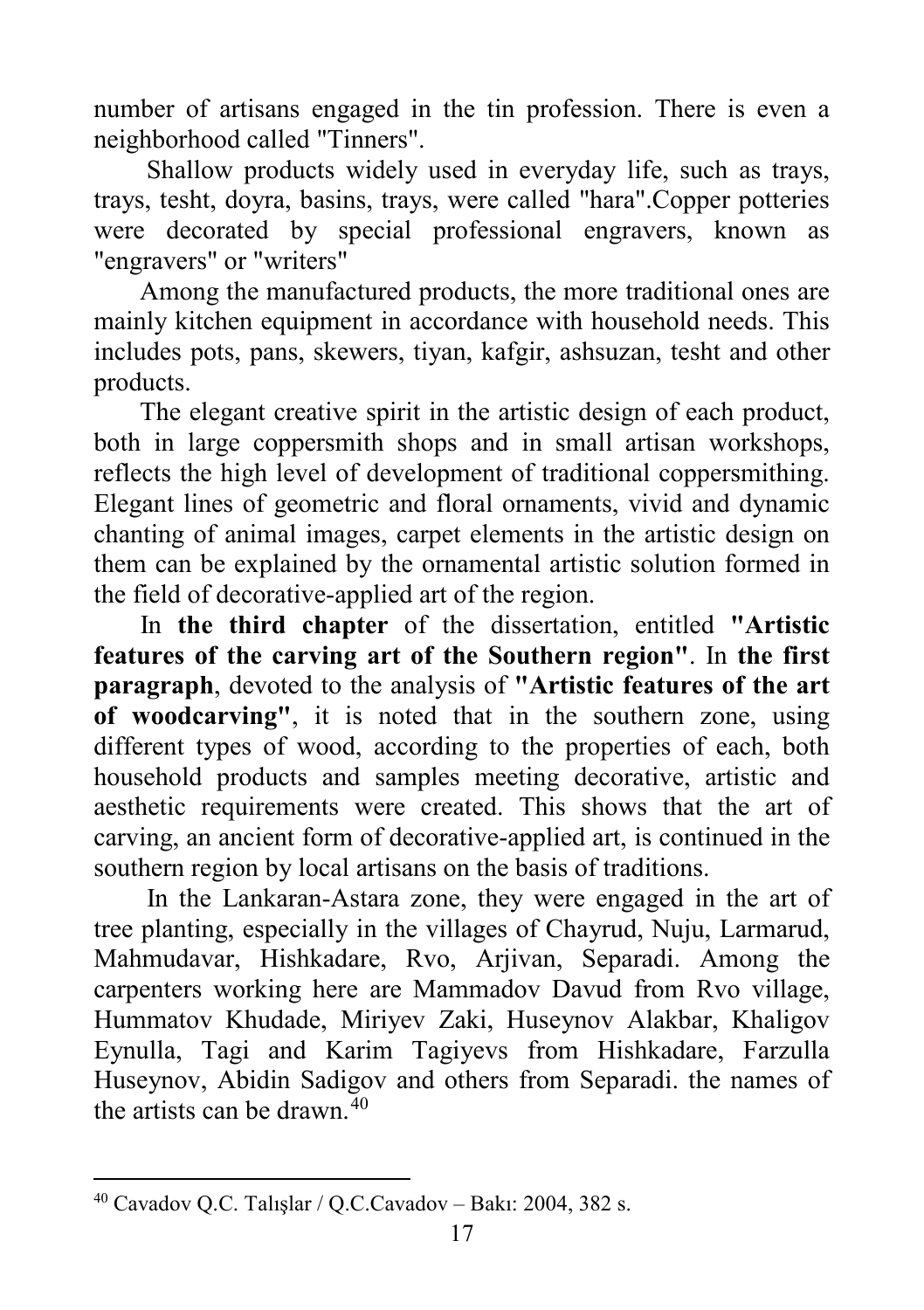In the late 19th and early 20th centuries, in the southern zone, there was a specialization among carpenters. Thus, individual craftsmen were engaged in household items, musical instruments and household tools. In addition, in the riverside villages of the former Lankaran district, there was a woodworking machine, which was moved by water and was called "charkhachu", "chayu" among the Talysh. The master working on this machine was called a carpenter. Craftsmen used the river to embroider their products with a tool called a curve.<sup>[41](#page-17-0)</sup>

 The tradition of making small household items from wood has been formed in the southern zone since ancient times and continues today with its artistic features.

 Household items such as spoons, dahreas, and mortars produced by local artisans in Lankaran attract attention with their simplicity and wide usability.

 In the southern zone, the art of woodcarving was widely used not only in the manufacture of household items, but also in the design of architectural monuments. An example is the doors of a mosque of the same name located in the Kichik Bazar area of Lankaran.

 The elegantly designed doors at one of the entrances to the mosque were designed in 1905 by master Mohammad Hasan Najjar. Mohammad Hussein, a great artist of his time, also took the nickname "Najjar". Najjar is a carpenter who works on wooden doors and windows.

In the southern region, a number of artisans used woodcarving for utilitarian purposes, while at the same time reflecting the people's traditions, religious beliefs, attitudes towards the environment, national-style creative style, and professionalism.

 **The second paragraph** of the chapter **"Main features of the design of tombstones in the southern region"** states that the tombstones of Lerik region, located in the southern zone of Azerbaijan, differ from similar tombstones found in other regions of the country in terms of artistic design and techniques. Thus, in the cemeteries in the Lerik region, mainly statues of rams, not horses, are

<span id="page-17-0"></span><sup>41</sup> Cavadov Q.C. Talışlar / Q.C.Cavadov – Bakı: 2004, 386 s.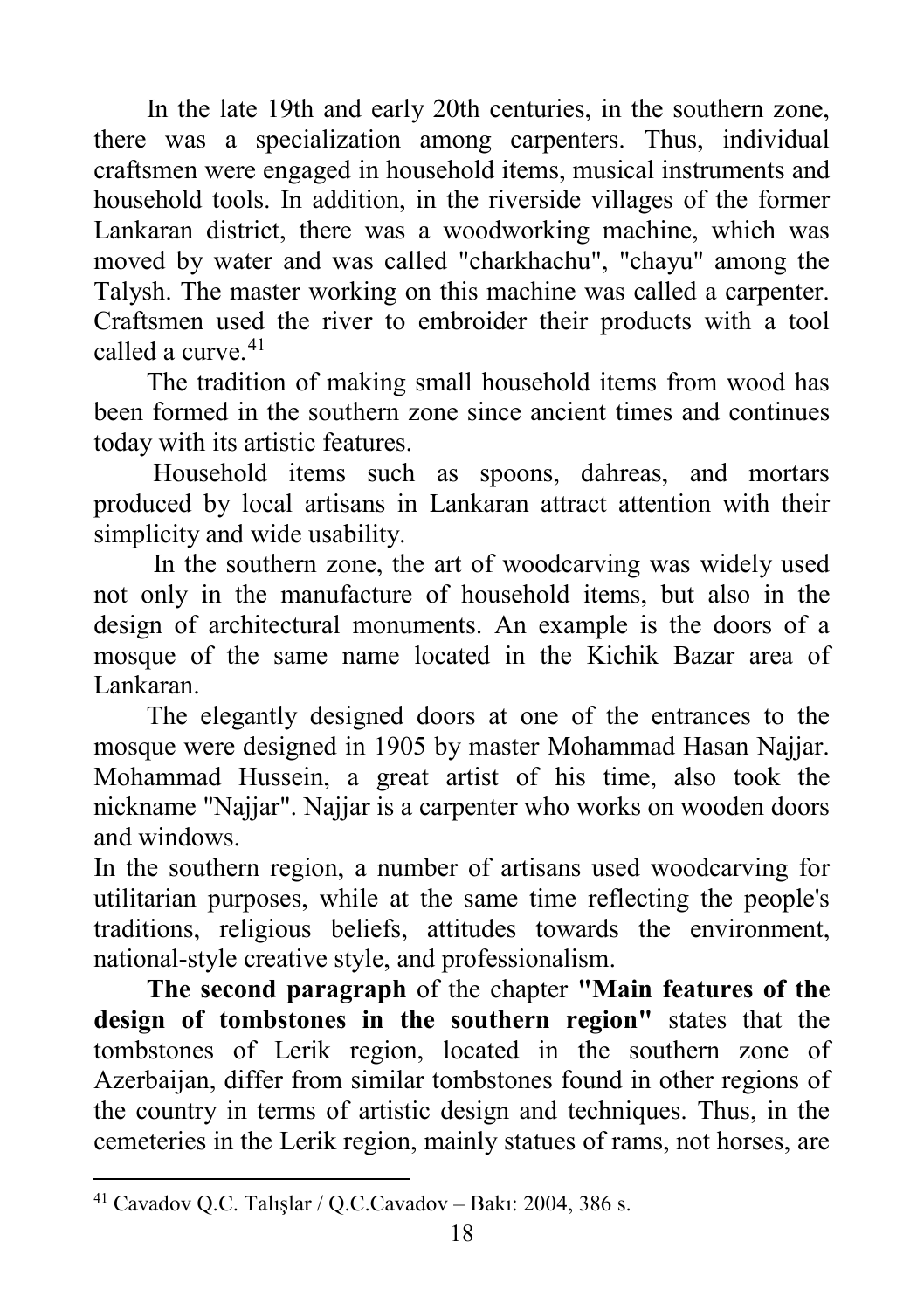found. Unlike the ram figures found in the Nakhchivan and Karabakh regions of Azerbaijan, the ram statues here have a simple structure and are decorated with geometric figures.

 When examining the design features of tombstones belonging to the southern region, as in other regions, examples of tombstones of a similar nature are found here. For example, the carpet han, which characterizes women's graves, the protruding primitive sewing machines, the scissors, etc., or the depictions of various battle scenes are almost generalized.

 Tombstones are found in the medieval Khalifa Zakariya Cemetery, 1 km from the village of Jangemiran in the Lerik region.These ram figures date back to the XVI-XVIII centuries.They are made of limestone.Hard limestone is more resistant to changing weather conditions.That is why local artisans used limestone to make tombstones.However, it should be noted that the hardness of the limestone limited the plastic capabilities of the artist in the manufacture of ram sculptures, and as a result led to the formation of rough figures in this area.The ram figures found in the cemetery have different sizes.The images on a number of ram statues have disappeared, but there are similarities in the images of many figures that have survived to the present day.Aries figures are mainly engraved with images of weapons, arrows, bows, spears, daggers, as well as various household items.

 During the exploration researches carried out in Lerik region in 1988, Joni, Ker, Noda, Shonachola, Aliabad, Nuvedi, Sori, Vistan, Jamashir, Avila, Jangemiran, Andurma, Monodigah, Barzavu, Orand, Kekoni, Qishlag, Razgov, Devaradibi, Shivla Dozens of ram statues have been recorded in medieval settlements and cemeteries in the villages. We see the same situation in Yardimli district. Ram statues are also found in the medieval cemeteries of Pirembel, Cerinbel, Ostayir, Avarag, Alar, Deman, Peshtasar, Arvana, Telavar, Shovut, Bozayran, Gilan, Arus, Tahirli, Malikli, Arsila and other mountain villages of the region. The aftafa engraved on most of his headstones, a pair of shoes, as well as religious household items (cups, seals, canamaz, rosaries) suggest that he probability to a religious person.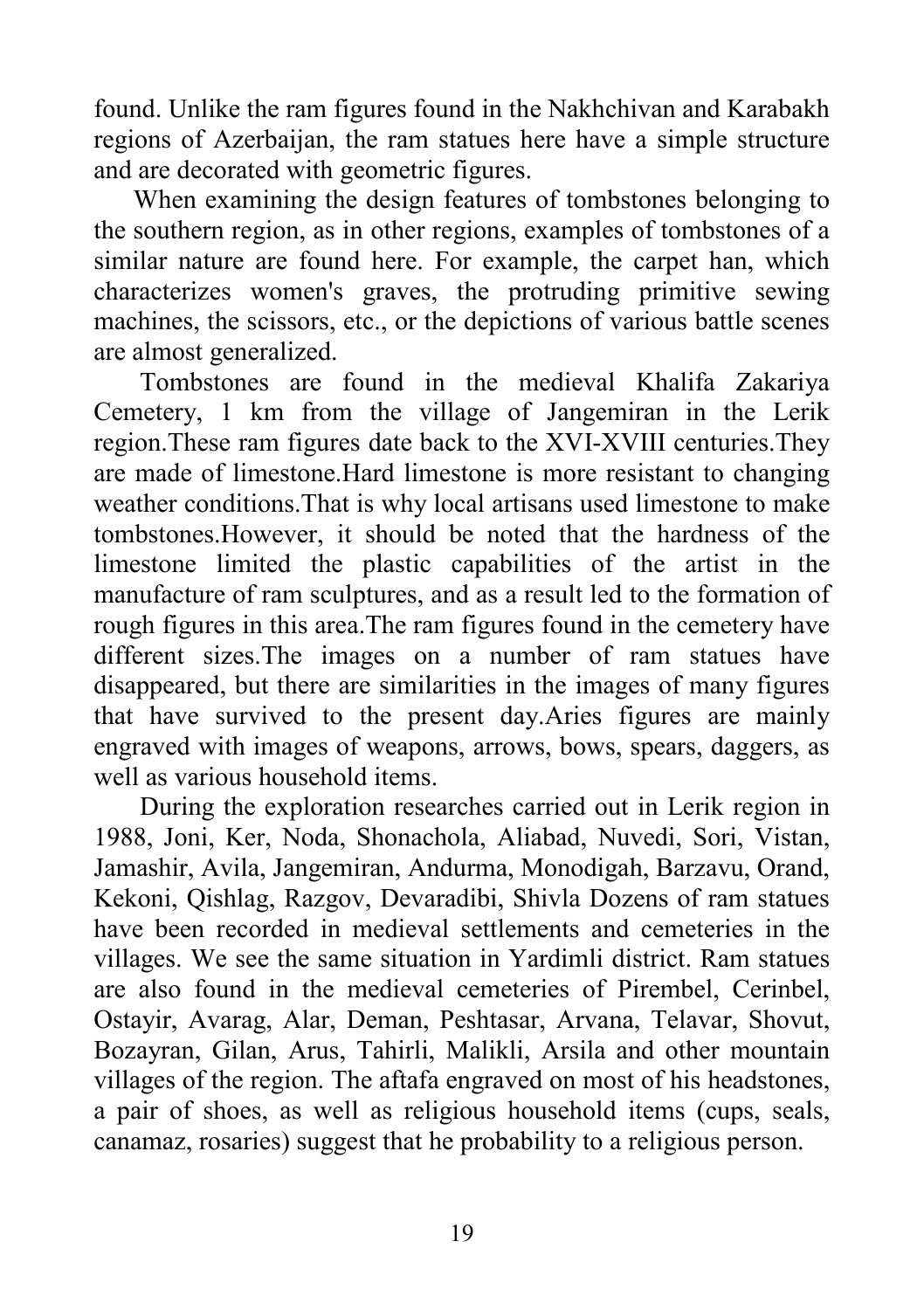Another important fact found in Aries statues is the deliberate breaking of their heads and other parts. There are those who explain this by the custom of sacrificing. It should be noted that this has happened in modern times, ie since the twentieth century. Researcher A.İ. Alakbarov says that once such rumors were spread among people because of the fact that gold was hidden inside the stone. Mass dismemberment of ram statues is found not only in the southern regions of Azerbaijan, but also in Western Azerbaijan, including Lachin, Gadabay, Gazakh and Aghdam regions. Alakbarov noted that this happened as a result of propaganda carried out by our hated neighbors. $[35, s.133]$ <sup>[42](#page-19-0)</sup>However, some of the tombstone ram figures are intact, and the images on them are clearly readable, albeit partially.

 It should be noted that the ram statues in Lerik have a more static structure. This is because none of the ram statues have legs. Apparently, the master who made the figures for the headstone did not pay attention to the legs of the ram, but made only two rectangular supports to bury the statue firmly in the ground.

 Thus, in the artistic solution of the tombstones of the southern region, going beyond the traditional, the tombstones of different shapes, which are the product of the creativity of individual artists, appear in different forms in the features of artistic design.

## **As a result, the main provisions of the dissertation are summarized:**

- Various folk arts of the southern region of Azerbaijan have a high artistic and aesthetic value;

- Waxing, which has a special reputation as a handicraft and is the leading folk art of the southern region of Azerbaijan, is continued by local masters, preserving its traditional forms, centuries-old pattern elements, as well as the expression of each artist's individual taste;

- Although the national art of embroidery in Azerbaijan, as in other regions, continues in the Lankaran-Astara zone, along with its traditional forms, with forms typical of the individual creative style

l

<span id="page-19-0"></span><sup>42</sup> Ələkbərov A.İ. Qoyun-qoç fiqurları və onların yayılma arealı // Bakı: "Azərbaycan arxeologiyası və etnoqrafiyası" jurnalı,  $-2006$ .  $\mathbb{N}$  2,  $-$  s. 131-133.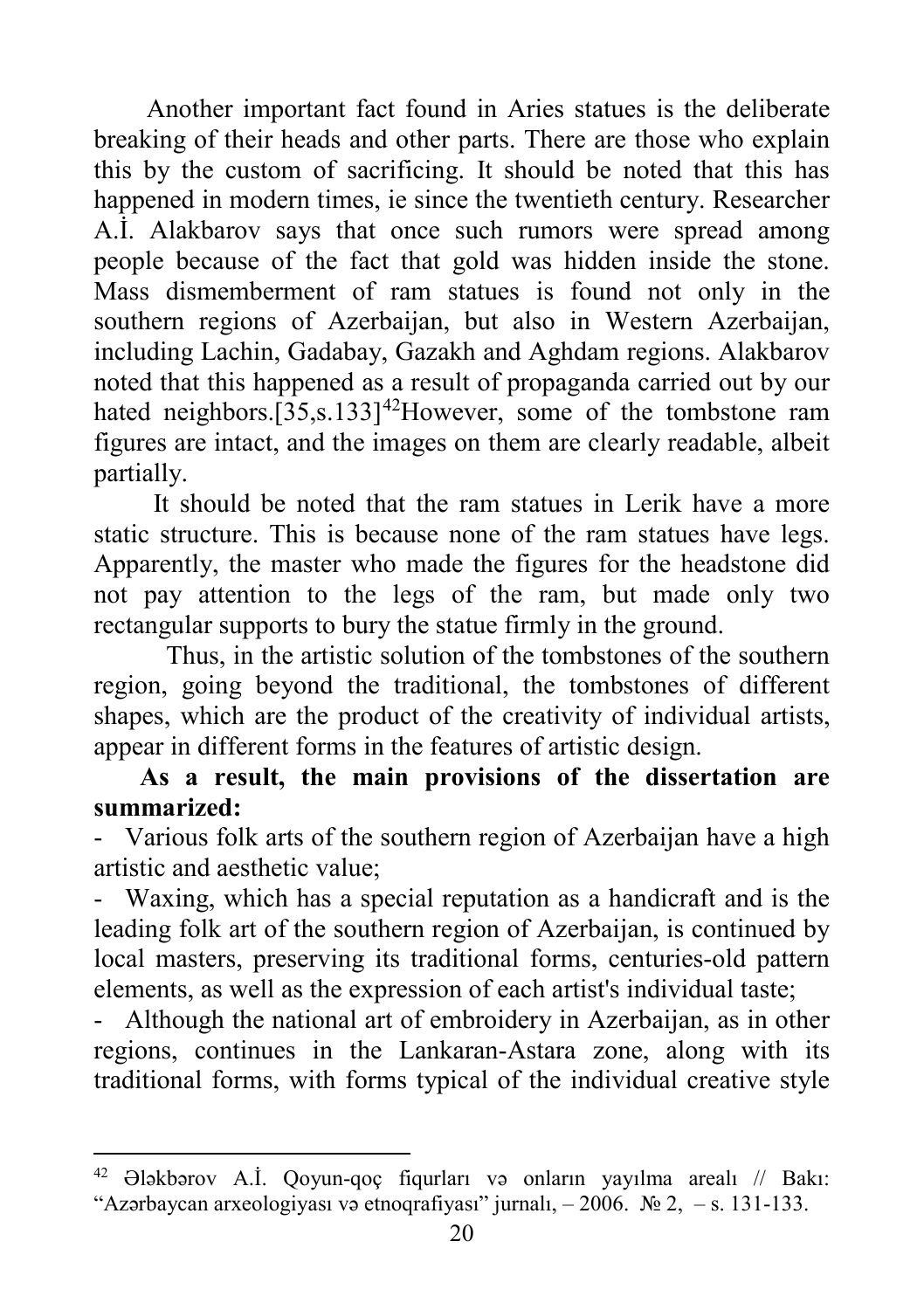of local artists, unfortunately, the modern development of this art has already begun to fail;

- The examples of carpets and carpet products that remain in the southern region to this day show that the carpet traditions carried out with high aesthetics are proudly continued in them, and special craftsmanship is felt in the production of each product;

- The art of ceramics, distinguished by its ancient and rich traditions found in the southern zone, has the artistic features of Azerbaijani decorative-applied art;

- The art of coppersmithing, which has ancient roots in the southern zone, develops in the following periods and forms one of the main directions of artistic metal art with its traditional and new artistic features;

- The means of artistic description of the principle of tradition in the art of wood carving in the southern region is based on the composition accompanied by national patterns;

- In the artistic design of tombstones of different shapes belonging to the southern region, they appear in different forms, using geometric images that go beyond the traditional.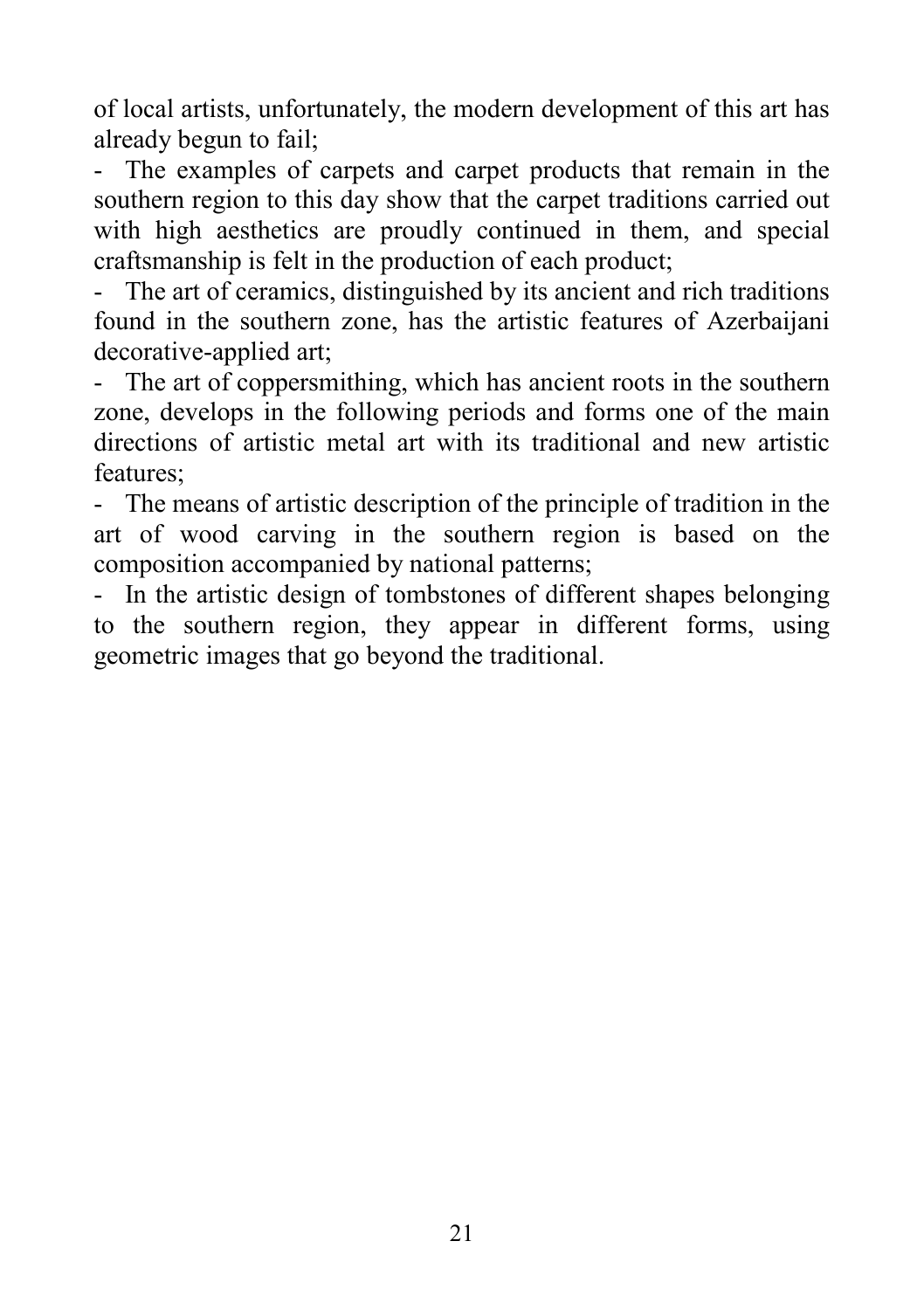#### **The author was published the following articles on the subject:**

1. Astaranın Kakalos kəndində bədii tikmə sənətinin ənənəvi davamı // "Mədəniyyət dünyası". XXXVI buraxılış – Bakı, 2018. s. 97-102.

2. Cənub bölgəsində misgərlik sənətinin bədii tərtibat xüsusiyyətləri // "Elmi əsərlər". Azərbaycan Dövlət Mədəniyyət və İncəsənət Universitetinin orqanı. №26 – Bakı, 2018. s. 90-94.

3. Основные особенности оформления надгробных памятников Джалилабада и Ленкорани // Paradigmata Poznani. №4 – Praqa, 2018. с. 105-108.

4. Художественные особенности мемориальных памятников зооморфного типа Лерикского района // «Научные исследования в сфере гуманитарных наук: открытия XXI века». Материалы VIII Международной научно-практической конференции. 27-28 декабря 2018. Пятигорск, с. 130-136.

5. Cənub bölgəsində ağacoyma sənətinin bədii xüsusiyyətləri // "Sənət Akademiyası". №1(6) – Bakı, 2019. s. 48-52.

6. Cənub bölgəsinə məxsus keramik məmulatların bədii tərtibat xüsusiyyətləri // "Axtarışlar". №2. Cild 10 – Naxçıvan: Tusi, 2019. s. 190-193.

7. Cənub bölgəsinin xalq sənətinin bədii xüsusiyyətləri // "Azərbaycan elminin və təhsilinin müasir problemləri". Beynəlxalq elmi konfransın materialları. 25 may 2019. Qazax. s. 416-418.

8. Cənub bölgəsində müasir dövrdə ağacoyma sənətinin bədii xüsusiyyətləri // "Gənc tədqiqatçıların III Respublika elmi-praktik konfrans"ının materialları. 13 mart 2020. Bakı. s. 147-149.

9. Взгляд на развитие народного искусства в южном регионе Азербайджана // «Art architecture technical science veterinary science agriculturalsciences». Colloqium-Journal. № 22 (109). Poland, Warszawa, 2021. c. 41-43.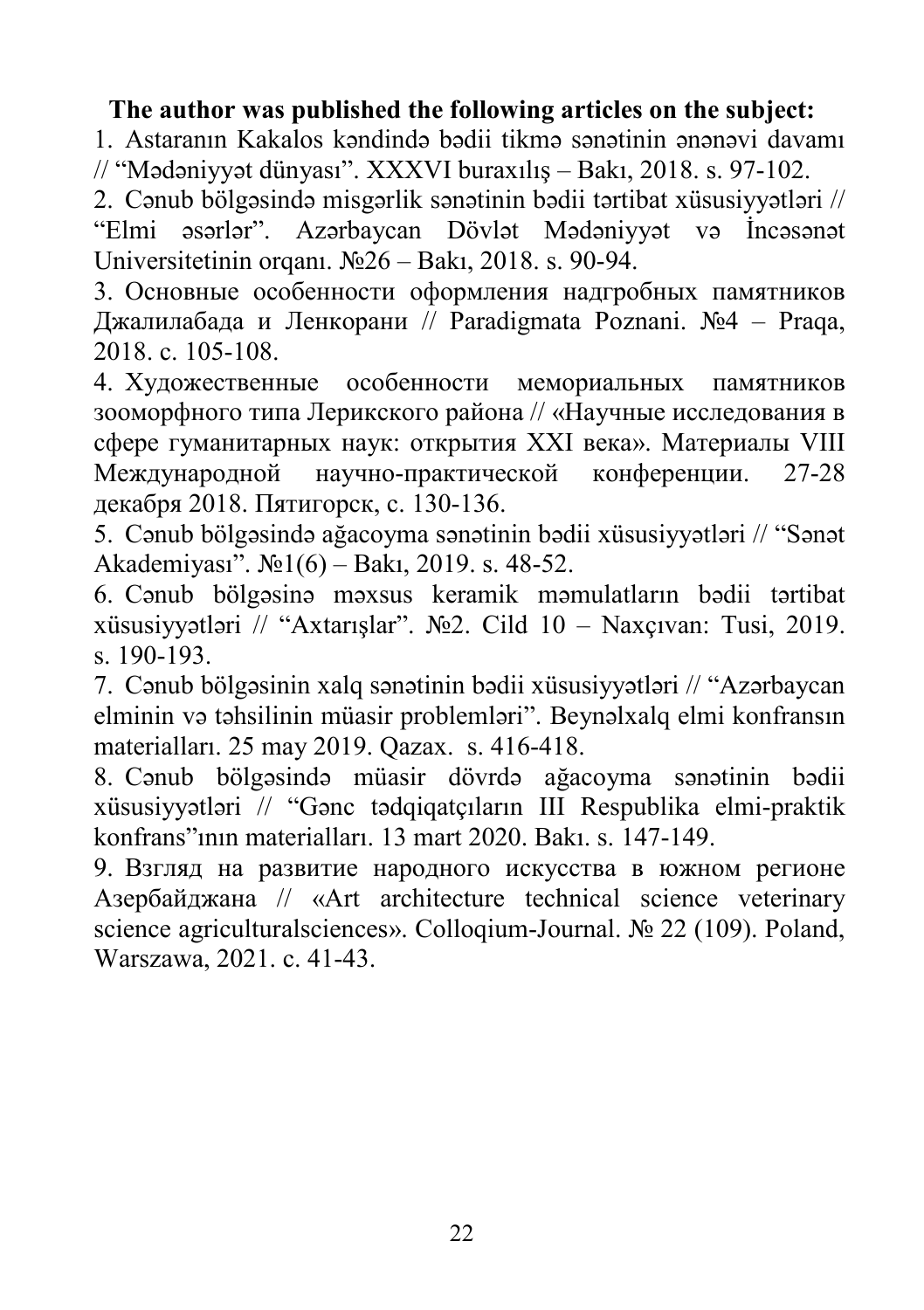The defense will be held on 25 May in 2022 at 11:00 at the meeting of the Dissertation Council PhD 2.34 of Supreme Attestation Commission under the President of the Republic of Azerbaijan operating at Azerbaijan State Academy of Arts.

Address: Azerbaijan State Academy of Arts AZ 1029 Baku city, H.Aliyev aven, 26

Dissertation is accessible at the library of Azerbaijan State Academy of Arts

Electronic versions of dissertation and abstract are available on the official website of Azerbaijan State Academy of Arts [www.azra.edu.az](http://www.azra.edu.az/)

Abstract was sent to the required addresses on 25 Aprel 2022